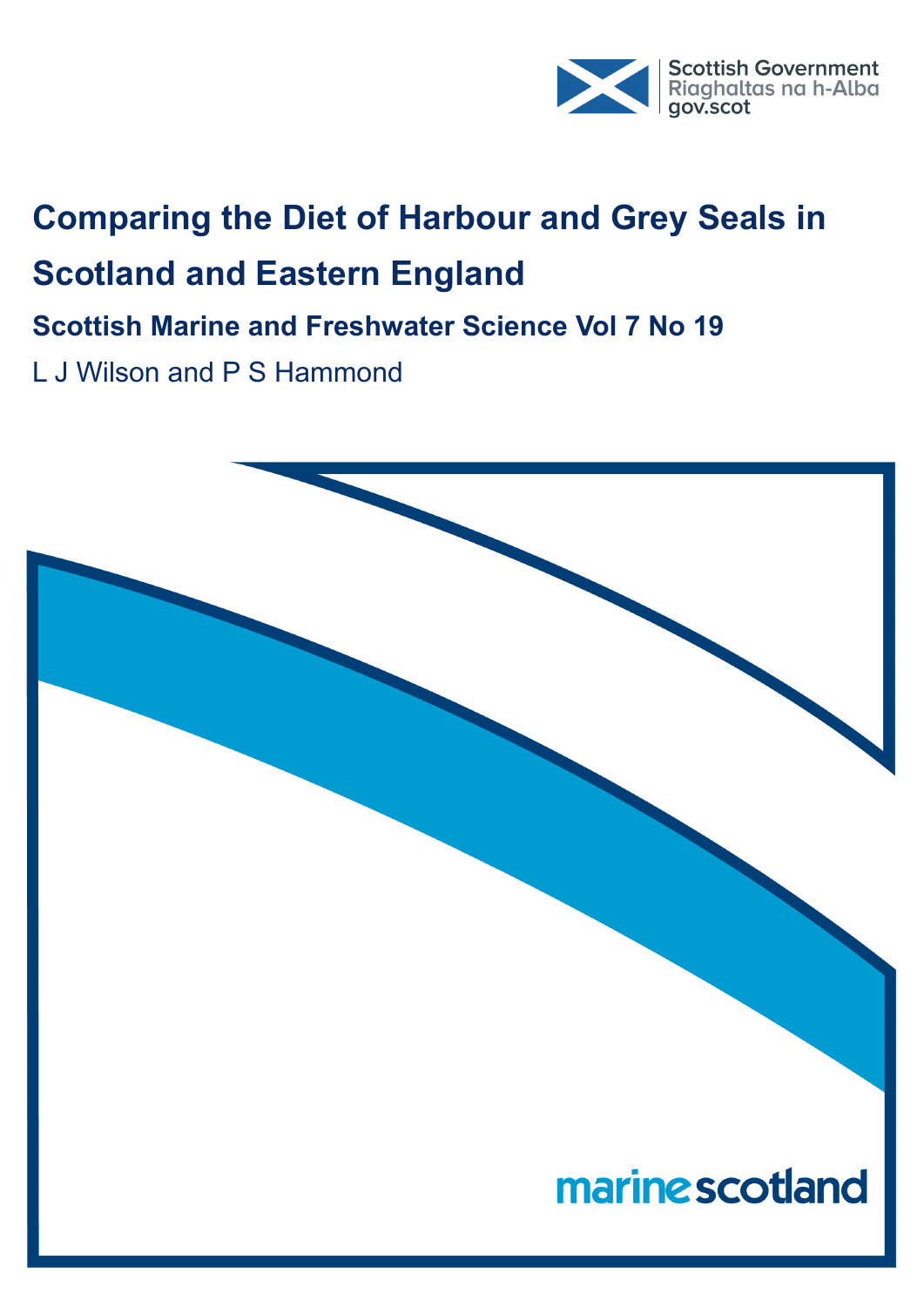© Crown copyright 2016

# **Comparing the Diet of Harbour and Grey Seals in Scotland and Eastern England**

Scottish Marine and Freshwater Science Report Vol 7 No 19

L J Wilson and P S Hammond

Published by Marine Scotland Science ISSN: 2043-7722 DOI: 10.7489/1798-1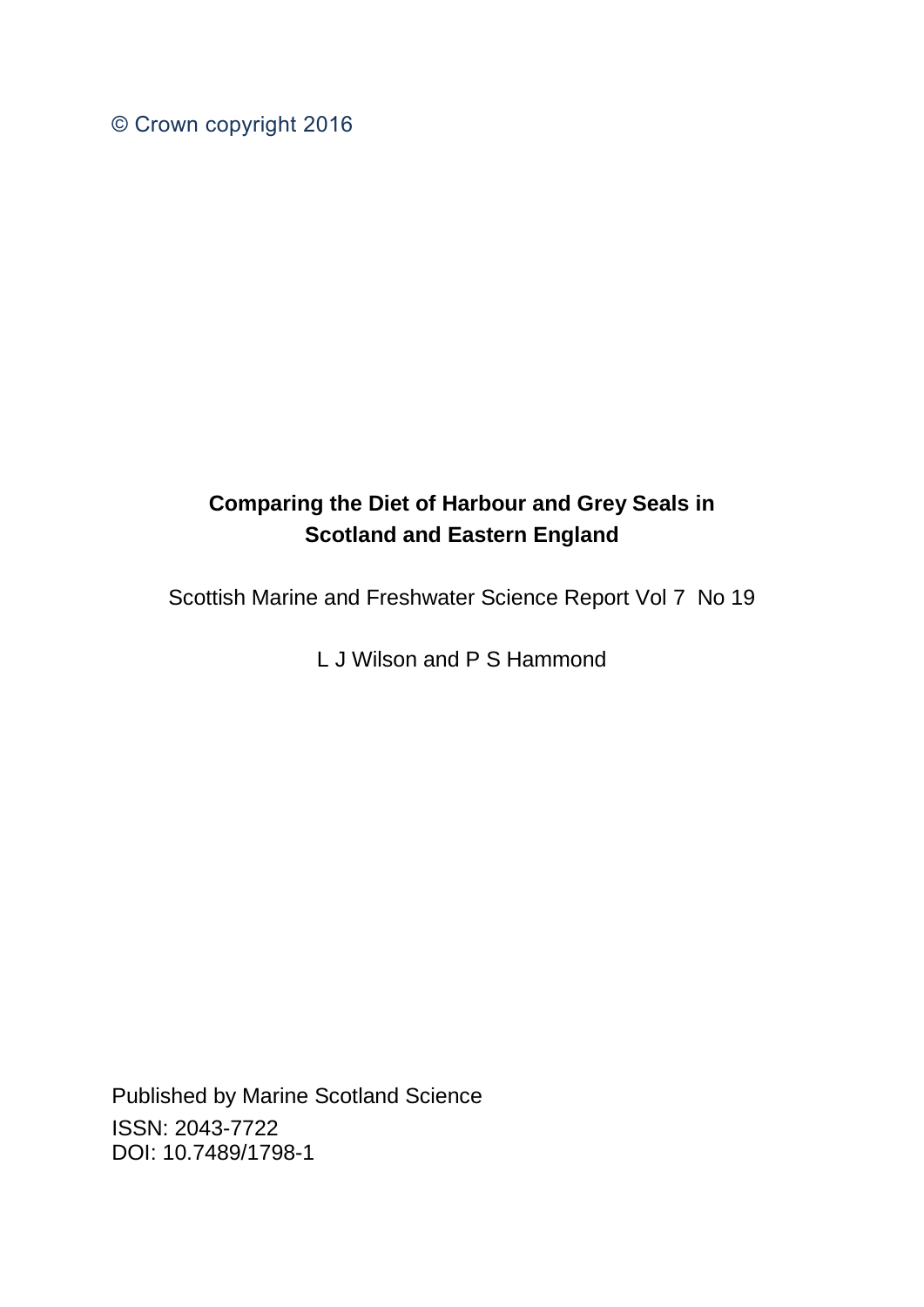Marine Scotland Science is the directorate of the Scottish Government responsible for the integrated management of Scotland's seas. Marine Scotland Science (formerly Fisheries Research Services) provides expert scientific and technical advice on marine and fisheries issues. Scottish Marine and Freshwater Science is a series of reports that publish results of research and monitoring carried out by Marine Scotland Science. It also publishes the results of marine and freshwater scientific work that has been carried out for Marine Scotland under external commission. These reports are not subject to formal external peer-review.

This report represents the results of marine and freshwater scientific work carried out for Marine Scotland under external commission.

#### © Crown copyright 2016

You may re-use this information (excluding logos and images) free of charge in any format or medium, under the terms of the Open Government Licence. To view this licence, visit: [http://www.nationalarchives.gov.uk/doc/open-government](http://www.nationalarchives.gov.uk/doc/open-government-licence/version/3/)[licence/version/3/](http://www.nationalarchives.gov.uk/doc/open-government-licence/version/3/) or email: [psi@nationalarchives.gsi.gov.uk.](mailto:psi@nationalarchives.gsi.gov.uk)

Where we have identified any third party copyright information you will need to obtain permission from the copyright holders concerned.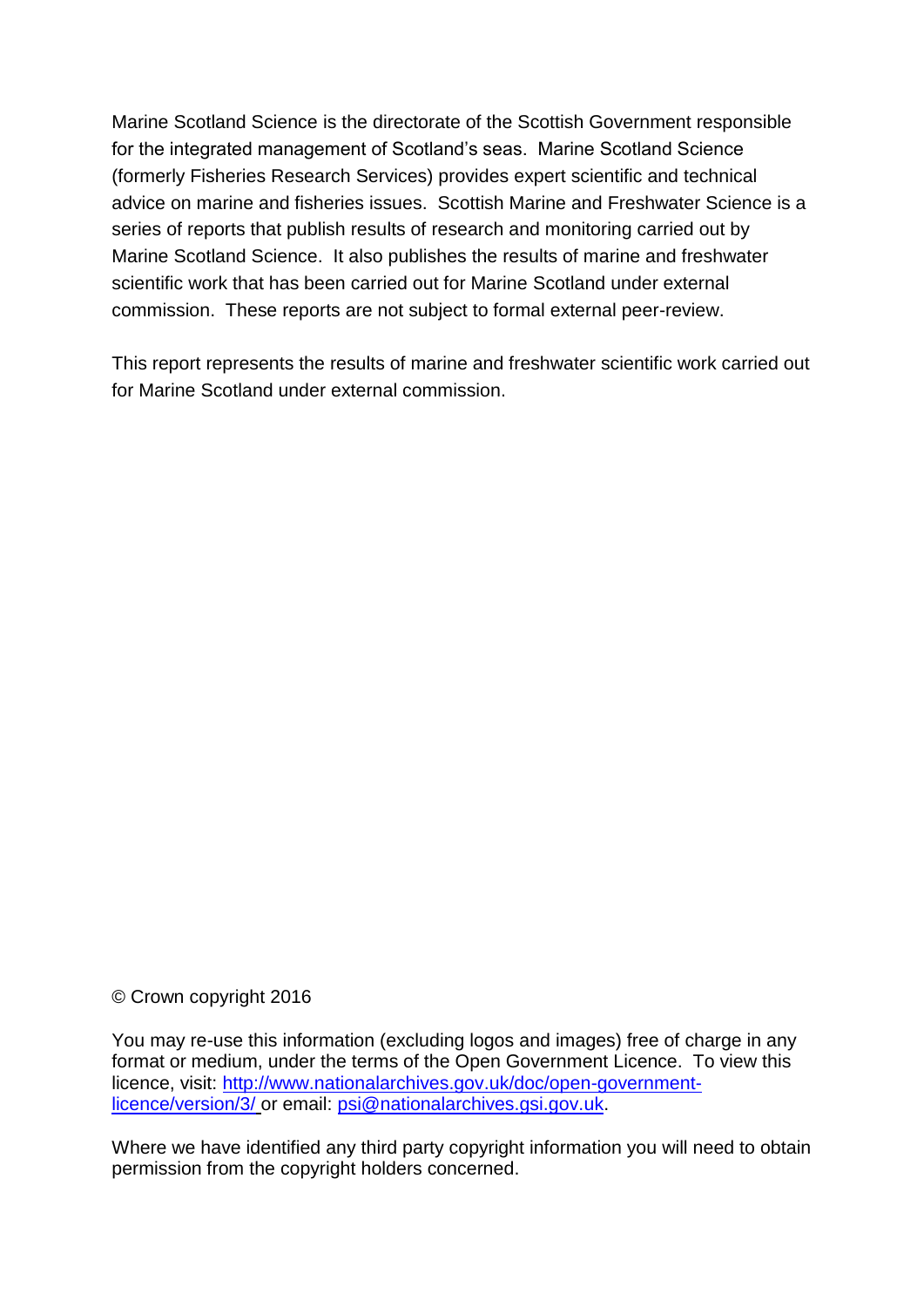Comparing the diet of harbour and grey seals in Scotland and eastern England

Lindsay Wilson and Philip Hammond

Sea Mammal Research Unit Scottish Oceans Institute, University of St Andrews, St Andrews, Fife, KY16 8LB, UK



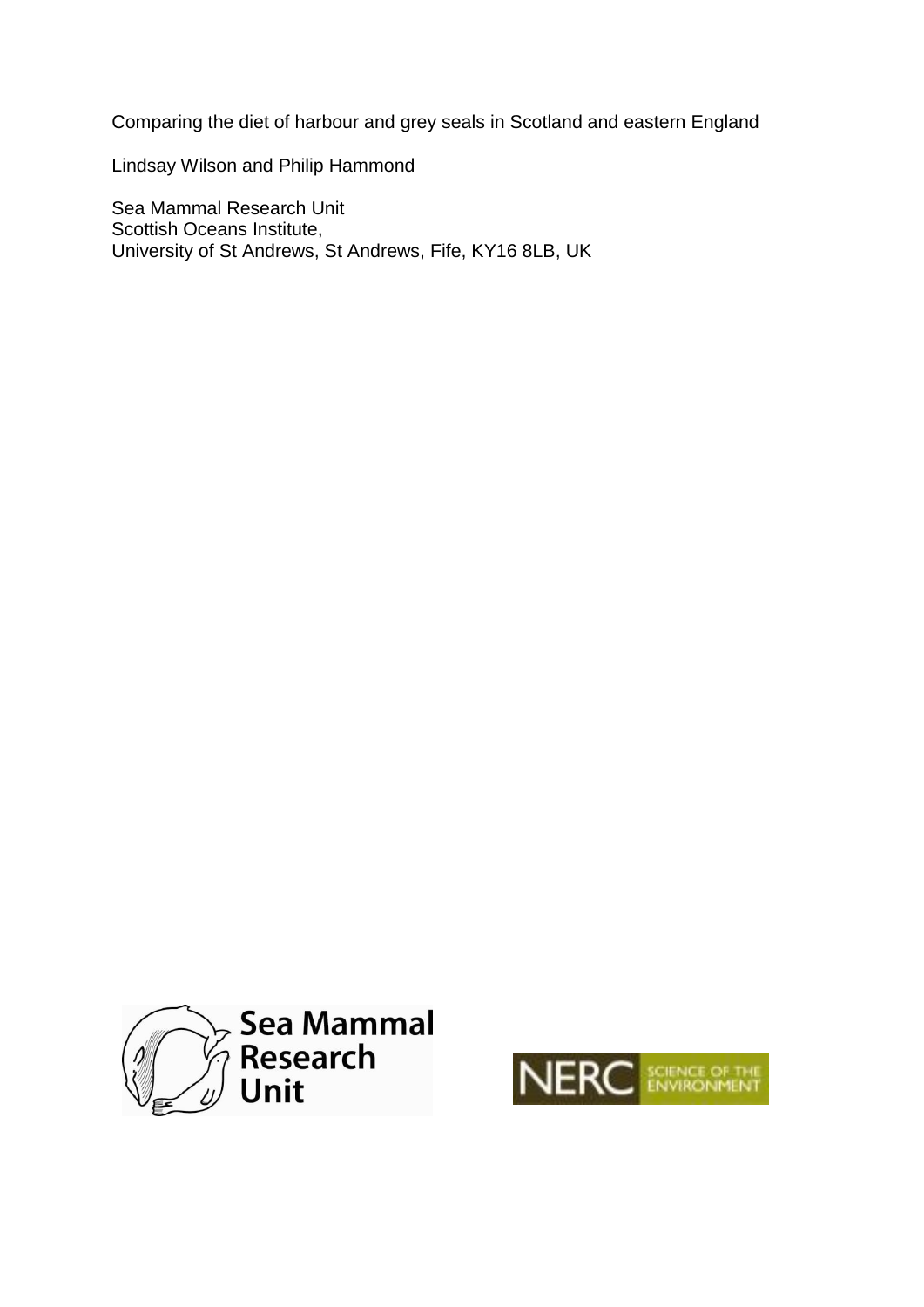## **Contents**

| 1              |       |  |  |
|----------------|-------|--|--|
| $\overline{2}$ |       |  |  |
| 3              |       |  |  |
| 4              |       |  |  |
|                | 4.1   |  |  |
|                | 4.1.1 |  |  |
|                | 4.1.2 |  |  |
|                | 4.1.3 |  |  |
|                | 4.2   |  |  |
|                | 4.3   |  |  |
|                | 4.4   |  |  |
| 5              |       |  |  |
|                | 5.1   |  |  |
|                | 5.1.1 |  |  |
|                | 5.1.2 |  |  |
|                | 5.2   |  |  |
| 6              |       |  |  |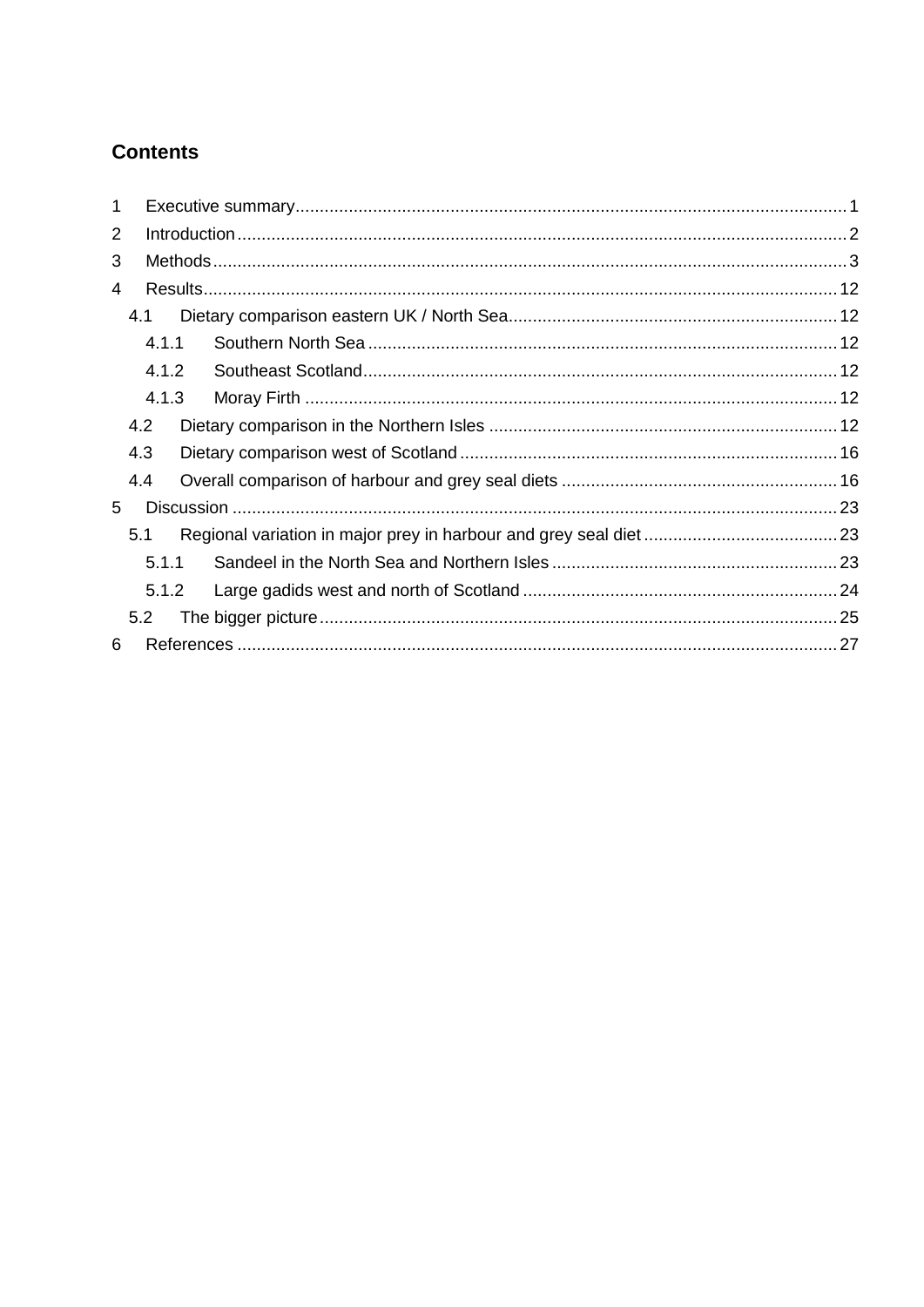## <span id="page-5-0"></span>**1 Executive Summary**

Harbour seal populations in some areas around Scotland have declined since around 2000 but the cause(s) of these declines are unknown. Reduced availability of prey is one potential contributory cause, including the possibility of competition between grey seals and harbour seals. To contribute new information regarding this question, regional and seasonal similarities and differences in the diet of harbour and grey seals in relation to regional differences in population trajectories of harbour seals, were examined.

Grey seal diet was dominated by sandeel in all regions of the North Sea. Sandeel were also dominant in the diet of harbour seals in the Moray Firth but, to the south, their diet was more varied and also included flatfish, sandy benthic and large gadid prey. In Orkney and Shetland, harbour and grey seal diet comprised mostly sandeel, large gadids and pelagic prey. The largest differences were in Orkney in spring/summer, where harbour seals ate more sandeel, and in Orkney in autumn/winter and all year in Shetland where harbour seals ate more pelagic fish. West of Scotland, large gadids were the main prey in the diet of both harbour and grey seals. Pelagic fish were also important in harbour seal diet and sandeel and sandy benthic prey in grey seal diet. Despite some differences in diet between grey and harbour seals, there was no clear evidence of seasonal variation in these differences that may be related to the different life cycles of these two species.

Although there was considerable seasonal and regional variation in the diet of both harbour and grey seals, there was no unequivocal pattern to explain differences in diet between species in regions where harbour seals have and have not declined.

However, there was some evidence that sandeel may play an important role in the diet of harbour seal populations in the North Sea and Northern Isles. In regions where harbour seals have declined (northern and eastern Scotland) sandeel stocks have also declined and, although their contribution to the diet has declined, they remain an important component. In regions where harbour seals have not declined (west coast of Scotland and southern North Sea), sandeel were and remain unimportant in the diet. Grey seal populations are stable or increasing, regardless of the importance of sandeel in the diet.

Overall, the diet of harbour seals was less diverse and at least partially reliant on declining sandeel stocks in regions where population declines have been observed, and was more diverse and not reliant on sandeels in regions where population declines have not been observed. A tentative conclusion is that declines in harbour seal abundance in northern regions may be linked to a decline in the abundance of sandeels.

More information is needed to improve the understanding of whether or not changes in prey availability, including any influence of competition between harbour and grey seals, may have led to changes in the ability of harbour seals to meet their nutritional requirements and, hence, ultimately to population declines. This information includes, at appropriate temporal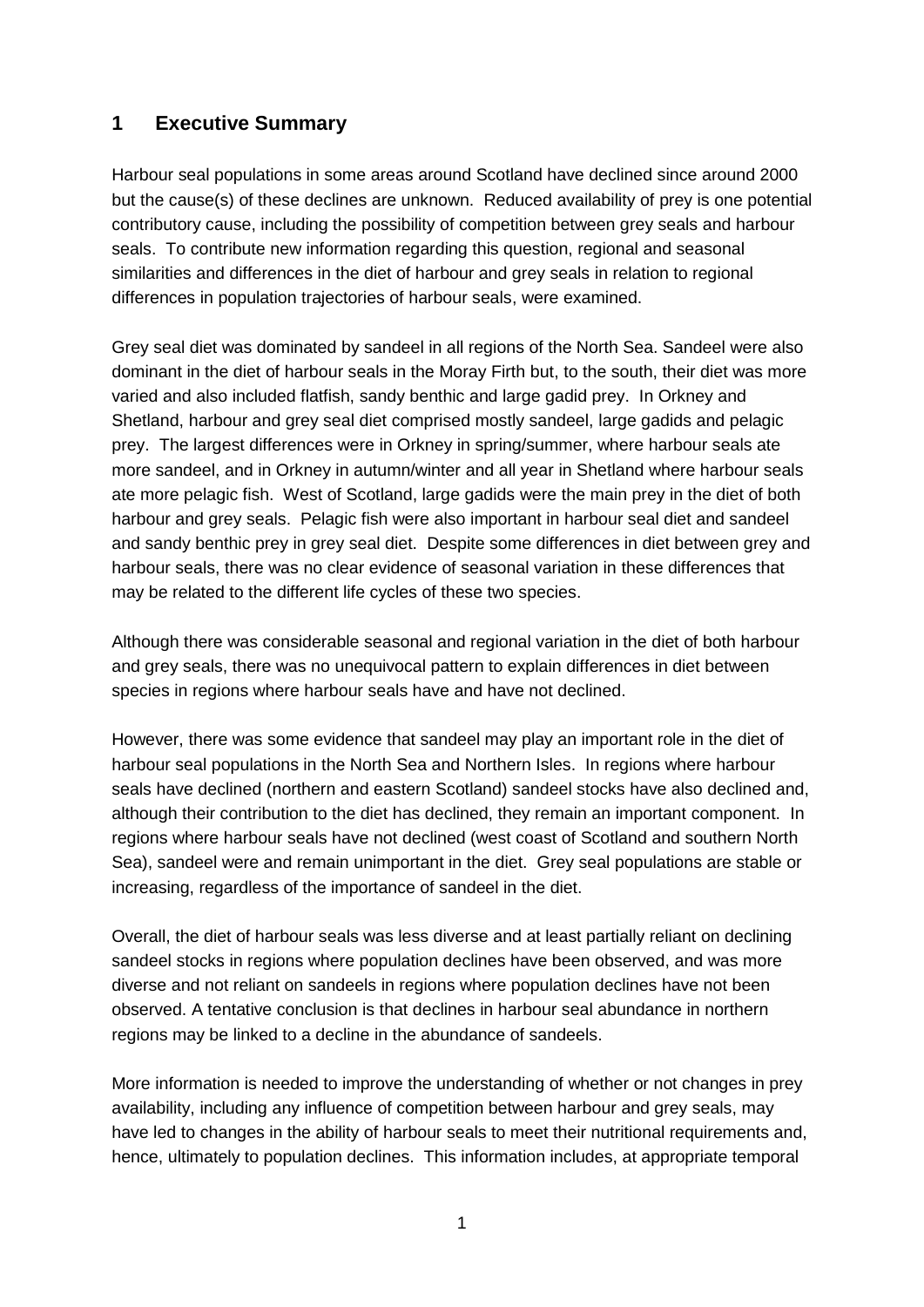and spatial resolutions, prey distribution and abundance, the availability of that prey to seals, and the foraging behaviour of seals in relation to their life history.

## <span id="page-6-0"></span>**2 Introduction**

Grey (*Halichoerus grypus*) and harbour seals (*Phoca vitulina*) around Britain are sympatric along much of the coastline. These species differ in body size and annual life cycle (Bonner, 1972), and show some spatial partitioning in their distribution at sea (Jones *et al*., 2015). There is also a large difference in population abundance around Britain as a whole. Estimated total population sizes around Britain in 2012 were 112,300 (95% CI 90,600- 142,900) grey seals and 37,300 (approximate 95% CI 30,500-49,700) harbour seals (SCOS, 2013).

Differences in annual cycles mean that during autumn and winter, grey seals spend more time on land and harbour seals spend more time away from haul-out sites, a pattern that is apparent throughout their range (Thompson *et al.* 1989, Boyd and Croxall 1996; Lowry *et al.* 2001, Reder *et al.* 2003, Simpkins *et al.* 2003). The reverse is true in spring and summer when harbour seals spend more time on land (e.g. Thompson *et al.* 1994, 1998) and grey seals more time at-sea (Russell *et al.* 2015). This difference in breeding and foraging chronology may partially reflect how these sympatric high level predators partition their niches on an annual basis.

Harbour seal populations in some areas around Scotland (Shetland, Orkney and eastern Scotland) have declined since around 2000 (Lonergan *et al.*, 2007; SCOS, 2013; 2015) but the cause(s) of these declines are unknown (Sea Mammal Research Unit 2012, 2014). Reduced availability of prey is one potential contributory cause, especially if this had an impact at a critical life history stage. One possible contributing reason for a reduction in the availability of prey to harbour seals is competition with grey seals. To contribute new information to help address this question, the similarities and differences in the diet of harbour and grey seals were examined, as described in detail by Hammond and Wilson (2016) and Wilson and Hammond (2016), with the aim of searching for any patterns in relation to regions where harbour seals are and are not declining.

Diet is the result of a combination of factors, including prey distribution, abundance and availability, and seal foraging distribution and behaviour. As such, a comparison of harbour and grey seal diet cannot directly answer the question of whether competition for prey may or may not be occurring. However, it might provide an indication. For example, if it were apparent that harbour seals consumed poorer diets than grey seals in areas where harbour seals have declined, but this was not the case in areas where no decline has been observed, this might be indicative of competition for prey.

In this report the work to address the following objectives is described:

- To compare harbour and grey seal diet composition, regionally and seasonally;
- To compare harbour and grey seal diet diversity;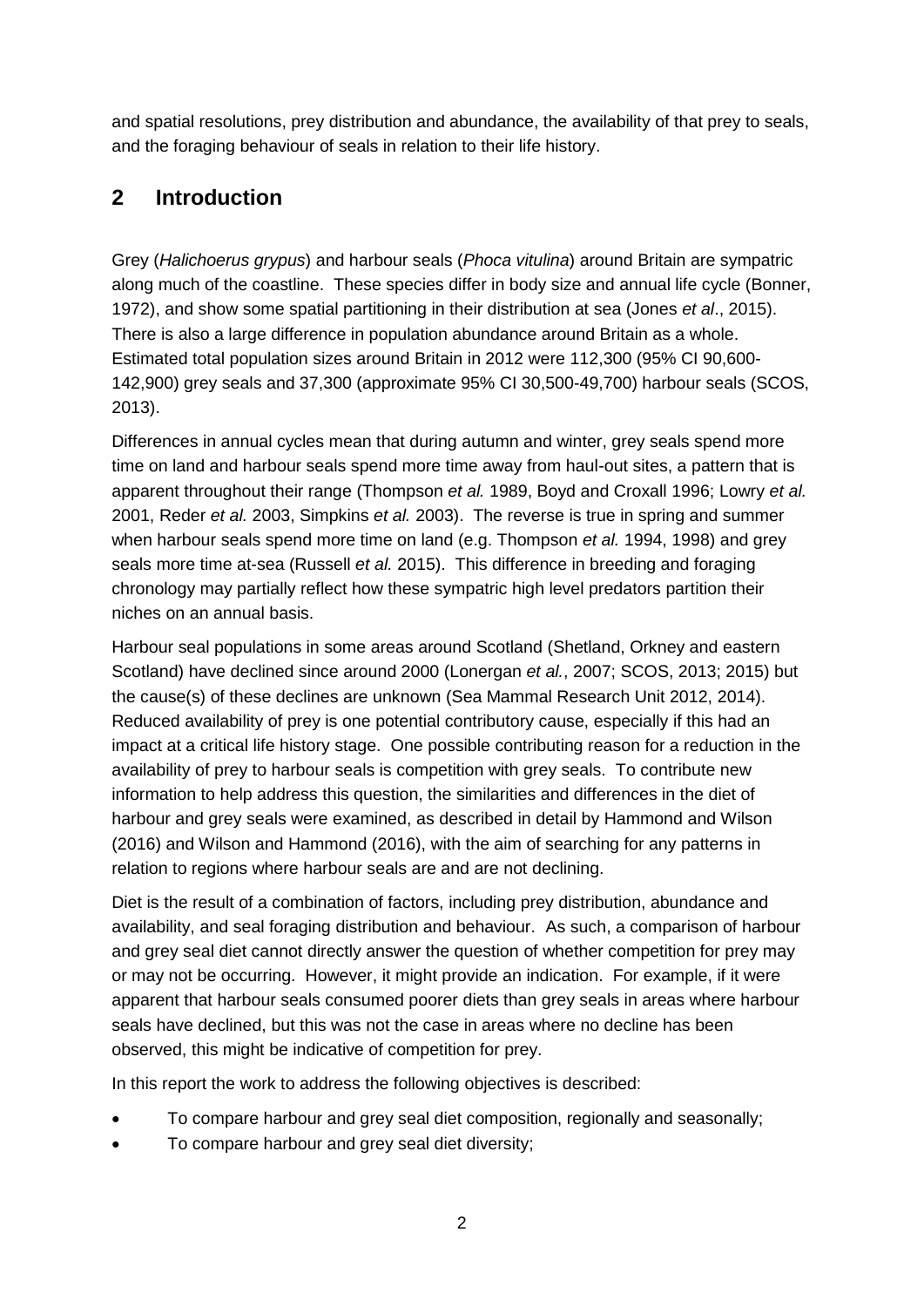with the aim:

 To investigate patterns of similarity or difference in harbour and grey seal diet in relation to regional differences in population trajectories of harbour seals around Scotland.

## <span id="page-7-0"></span>**3 Methods**

Methods of data collection, processing and analysis to estimate harbour and grey seal diet are described in Wilson and Hammond (2016) and Hammond and Wilson (2016), respectively.

In those studies, the seasonal stratification of data collection and analysis used was different between species because of differences in the life cycles. For harbour seals, winter, spring, summer, and autumn were defined as December-February, March-May, June-August, and September-November, after Sharples *et al.* (2009). For grey seals, these seasons were calendar quarters: January-March, etc., to facilitate comparison with fisheries data, after Hammond and Grellier (2006) and Hammond and Harris (2006).

For comparison of diets, the data were grouped into two seasons: spring/summer (harbour seals: March-August; grey seals: April-September) and autumn/winter (harbour seals: September-February; grey seals: October-March).

There were also differences in regional stratification between the studies of harbour and grey seal diet. For harbour seals, regions matched the Scottish Government designated Seal Management Regions (Baxter *et al.* 2011) and also included The Wash in southeast England. For grey seals, the regions were broader: Inner Hebrides, Outer Hebrides, Shetland, Orkney and the northern North Sea, central North Sea and Southern North Sea, allowing direct comparison with results from previous studies in 1985 and 2002 (Hammond and Grellier 2006; Hammond and Harris 2006).

For comparison of diets, the data were grouped into the following regions: southern North Sea, south east Scotland (Firth of Forth, Isle of May, Rivers Tay, Eden and Ythan), Moray Firth, Orkney, Shetland, Inner Hebrides and Outer Hebrides.

Table 1 shows the numbers of scats containing otoliths and or beaks collected in each region/season. Table 2 shows the number of otoliths/beaks of each prey species recovered by region.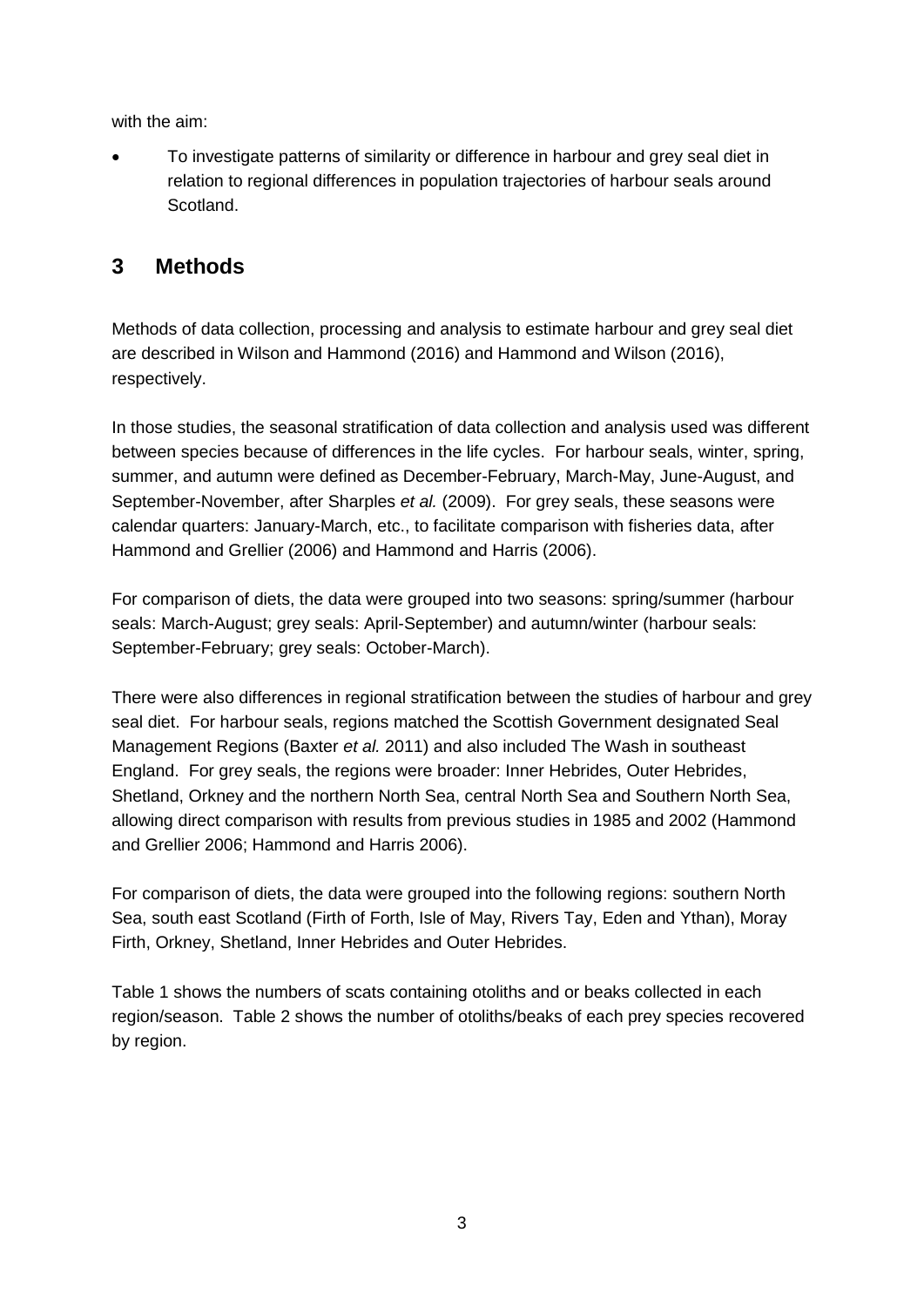## **Table 1**

Number of harbour and grey seal scat samples containing hard prey remains (fish otoliths and cephalopod beaks), the total number of hard prey remains recovered and the number of otoliths/beaks measured for each region and season (SS = spring/summer; AW = autumn/winter).

| Region          | <b>Season</b> | <b>Scats containing</b><br>otoliths / beaks |             | <b>Otoliths / beaks</b><br>recovered |             | <b>Otoliths / beaks</b><br>measured |       |  |
|-----------------|---------------|---------------------------------------------|-------------|--------------------------------------|-------------|-------------------------------------|-------|--|
|                 |               | <b>Harbour</b>                              | <b>Grey</b> | <b>Harbour</b>                       | <b>Grey</b> | <b>Harbour</b>                      | Grey  |  |
| Southern        | SS            | 145                                         | 86          | 4,148                                | 4,401       | 2,790                               | 1,899 |  |
| North Sea       | <b>AW</b>     | 143                                         | 75          | 2,790                                | 3,277       | 1,919                               | 1,548 |  |
| <b>SE</b>       | SS            | 22                                          | 107         | 2,018                                | 4,667       | 716                                 | 1,998 |  |
| Scotland        | AW            | 17                                          | 162         | 4,208                                | 5,105       | 1,419                               | 2,516 |  |
| Moray           | SS            | 192                                         | 29          | 17,037                               | 2,740       | 6,452                               | 865   |  |
| Firth           | AW            | 73                                          | 90          | 3,484                                | 7,991       | 1,506                               | 2,905 |  |
|                 | SS            | 140                                         | 57          | 4,932                                | 1,332       | 2,813                               | 767   |  |
| Orkney          | AW            | 117                                         | 563         | 1,529                                | 12,292      | 986                                 | 7,872 |  |
| Shetland        | SS            | 75                                          | 45          | 2,145                                | 492         | 1,233                               | 465   |  |
|                 | AW            | 111                                         | 206         | 2,622                                | 3,647       | 1,642                               | 2,472 |  |
| Outer           | SS            | 99                                          |             | 1,584                                |             | 1,180                               |       |  |
| <b>Hebrides</b> | AW            | 13                                          | 274         | 799                                  | 5,300       | 385                                 | 3,419 |  |
| Inner           | SS            | 438                                         | 18          | 10,627                               | 104         | 8,804                               | 103   |  |
| <b>Hebrides</b> | AW            | 391                                         | 314         | 7,611                                | 4,904       | 5,384                               | 4,056 |  |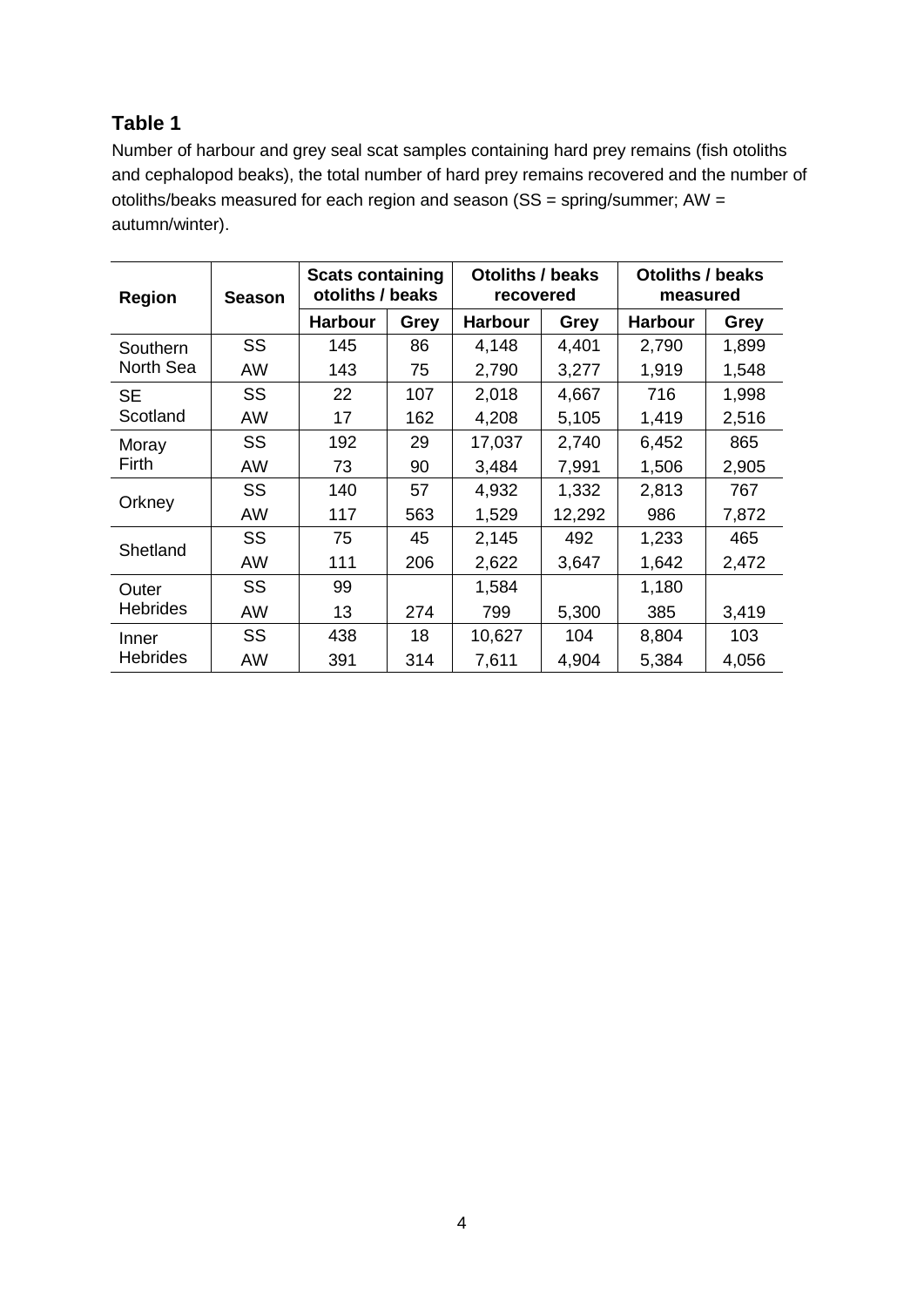**Table 2**: Number of fish otoliths and cephalopod beaks recovered from (A) harbour seal scats in 2010/12 and (B) grey seal scats in 2010/11. **A) Harbour seal**

| Prey group         | <b>Prey species</b>     | <b>Southern</b><br><b>North Sea</b> | <b>SE Scotland</b> | <b>Moray</b><br><b>Firth</b> | <b>Orkney</b> | <b>Shetland</b> | <b>Outer</b><br><b>Hebrides</b> | <b>Inner</b><br><b>Hebrides</b> | <b>TOTAL</b>   |
|--------------------|-------------------------|-------------------------------------|--------------------|------------------------------|---------------|-----------------|---------------------------------|---------------------------------|----------------|
|                    | 3-bearded rockling      | $\pmb{0}$                           | 0                  | 0                            | 0             | 1               | 0                               | 12                              | 13             |
|                    | 4-bearded rockling      | 0                                   | 0                  | 0                            |               | 0               | 0                               | 3                               | 4              |
|                    | 5-bearded rockling      |                                     | 0                  | 0                            | 0             | 0               | $\mathbf 0$                     | 0                               |                |
|                    | <b>Blue whiting</b>     | 0                                   | 0                  | $\Omega$                     | 1             | 0               | 0                               | 1,219                           | 1,220          |
|                    | Cod                     | 21                                  | 27                 | 82                           | 672           | 22              | 33                              | 261                             | 1,118          |
|                    | Forkbeard               | 0                                   | 0                  | $\pmb{0}$                    | 0             | 2               | $\mathbf 0$                     | 1                               | 3              |
|                    | Haddock                 | 0                                   | 11                 | 18                           | 50            | 2               | 14                              | 867                             | 962            |
|                    | Hake                    | 0                                   | 0                  |                              | 0             | 1               | 0                               | 15                              | 17             |
|                    | Ling                    | 0                                   | 0                  | 0                            | 16            | 15              | $\overline{2}$                  | 47                              | 80             |
|                    | Pollock                 | 0                                   | 0                  | 0                            | 0             | $\Omega$        | 0                               | $\overline{2}$                  | $\overline{2}$ |
|                    | Rockling                | 0                                   | 0                  | $\overline{2}$               | 21            | 3               | $\overline{2}$                  | 62                              | 90             |
|                    | Saithe                  | 0                                   | 6                  | 51                           | 169           | 692             | 3                               | 146                             | 1,067          |
|                    | Saithe or Pollock       | 0                                   | $\Omega$           | 0                            | 0             | 0               | 0                               | 9                               | 9              |
|                    | Seasnail                | 0                                   | 0                  | 0                            | 0             | 0               |                                 | 0                               |                |
|                    | Silvery pout            | 0                                   | 0                  | $\Omega$                     | 0             | 0               | 0                               | 123                             | 123            |
|                    | Tadpole fish            | 0                                   | 0                  | $\Omega$                     | 0             | $\overline{2}$  | $\Omega$                        | $\Omega$                        | $\overline{2}$ |
|                    | Unid. gadid             | 3                                   | 8                  | 37                           | 289           | 138             | 45                              | 984                             | 1,504          |
|                    | Whiting                 | 637                                 | 641                | 55                           | 13            | 8               | 34                              | 3,029                           | 4,417          |
| Gadid              | <b>TOTAL</b>            | 662                                 | 693                | 246                          | 1,232         | 886             | 134                             | 6,780                           | 10,633         |
|                    | Norway pout             | 0                                   | 0                  | 1                            | 3             | 569             | 798                             | 3,290                           | 4,661          |
|                    | Norway pout or Poor cod | 0                                   | 0                  | 0                            | 0             | 0               | 19                              | 612                             | 631            |
|                    | Poor cod                | $\overline{2}$                      | 0                  | 13                           | 128           | 300             | 201                             | 3,720                           | 4,364          |
|                    | Pout whiting            | 27                                  | 0                  | 0                            | 0             | 0               | 0                               | 5                               | 32             |
|                    | Unid. Trisopterus       | 0                                   | 0                  | $\pmb{0}$                    | 45            | 98              | 54                              | 789                             | 986            |
| <b>Trisopterus</b> | <b>TOTAL</b>            | 29                                  | $\mathbf 0$        | 14                           | 176           | 967             | 1,072                           | 8,416                           | 10,674         |
| <b>Sandeel</b>     | <b>TOTAL Sandeel</b>    | 829                                 | 1,261              | 18,311                       | 4,506         | 2,507           | 250                             | 924                             | 28,588         |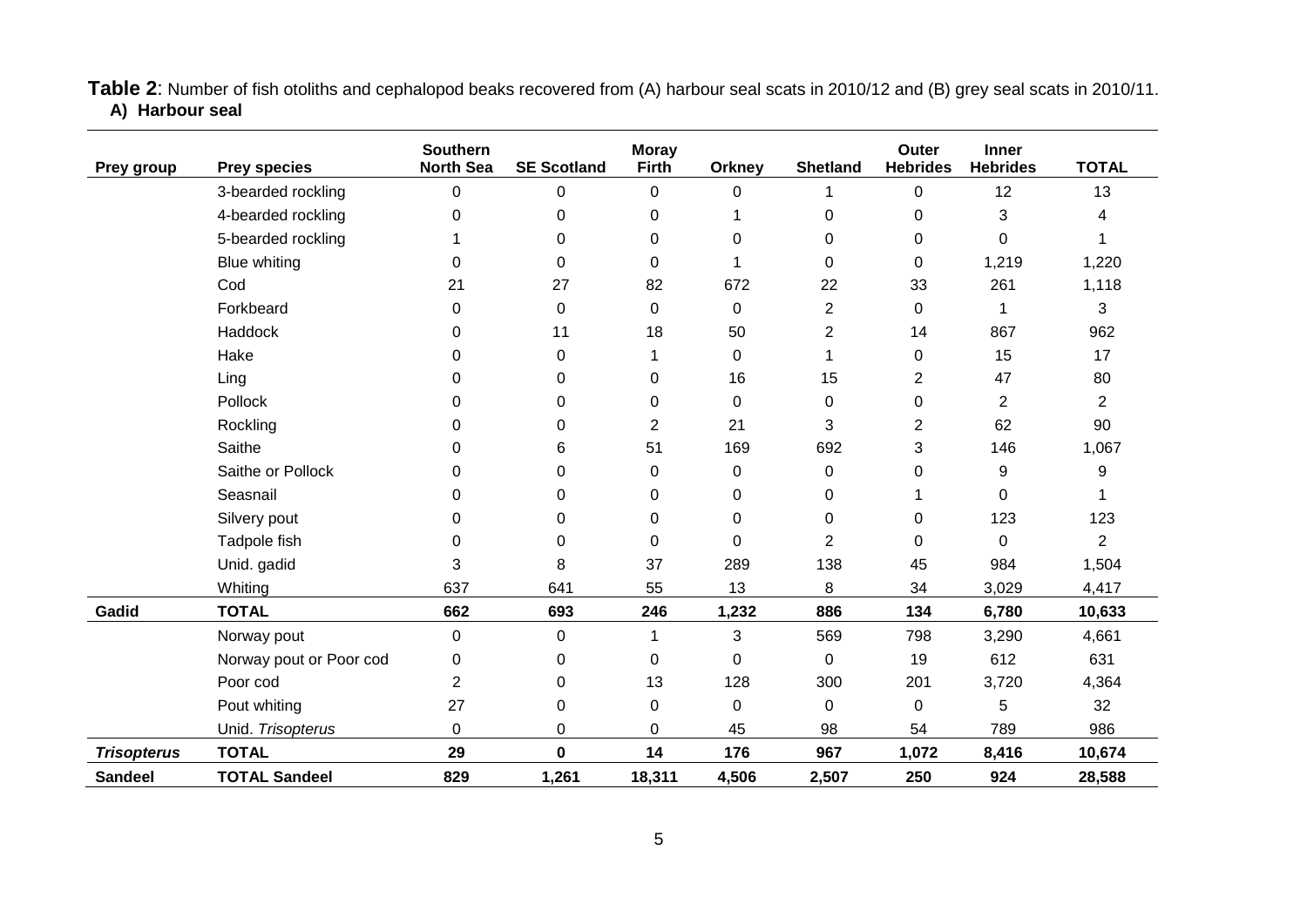| Prey group              | <b>Prey species</b> | <b>Southern</b><br><b>North Sea</b> | <b>SE Scotland</b> | <b>Moray</b><br><b>Firth</b> | Orkney           | <b>Shetland</b>  | Outer<br><b>Hebrides</b> | Inner<br><b>Hebrides</b> | <b>TOTAL</b>   |
|-------------------------|---------------------|-------------------------------------|--------------------|------------------------------|------------------|------------------|--------------------------|--------------------------|----------------|
|                         | <b>Brill</b>        | 10                                  | 0                  | $\mathbf{1}$                 | $\mathbf 0$      | 0                | 0                        | 0                        | 11             |
|                         | Dab                 | 279                                 | 186                | 359                          | 63               | 5                | $\pmb{0}$                | 38                       | 930            |
|                         | Dover sole          | 122                                 | 0                  | $\mathbf 0$                  | $\mathbf 0$      | $\mathbf 0$      | 0                        | 3                        | 125            |
|                         | Flounder            | 41                                  | 23                 | 67                           | 12               | 0                | 0                        | 0                        | 143            |
|                         | Flounder or Plaice  | 8                                   | 0                  | 11                           | $\mathbf 0$      | 0                | 0                        | 0                        | 19             |
|                         | Lemon sole          | 38                                  | 3                  | $\overline{2}$               | 3                | 5                | 0                        | 23                       | 74             |
|                         | Long rough dab      | 0                                   | $\overline{2}$     | 9                            | $\mathbf{1}$     | 0                | 0                        | 42                       | 54             |
|                         | Megrim              | 0                                   | 0                  | 1                            | $\mathsf 0$      | 0                | 0                        | 1                        | 2              |
|                         | Norwegian topknot   | 0                                   | 0                  | 0                            | $\mathbf 0$      | 0                | 0                        | 11                       | 11             |
|                         | Plaice              | 770                                 | 1,022              | 801                          | 60               | 20               | 7                        | 84                       | 2,764          |
|                         | <b>Scaldfish</b>    | $\mathbf 0$                         | 0                  | $\overline{2}$               | $\mathbf 0$      | 0                | $\boldsymbol{0}$         | $\mathbf{1}$             | 3              |
|                         | Thickback sole      | $\pmb{0}$                           | 0                  | $\boldsymbol{0}$             | $\boldsymbol{0}$ | 0                | 0                        | 14                       | 14             |
|                         | Topknot             | 0                                   | 0                  | 0                            | $\mathbf{1}$     | 0                | 0                        | 0                        | 1              |
|                         | Unid. flatfish      | 307                                 | 359                | 434                          | 35               | 3                | $\overline{c}$           | 30                       | 1,170          |
|                         | Unid. sole          | 0                                   | 0                  | 0                            | $\mathbf 0$      | 0                | 0                        | $\overline{7}$           | $\overline{7}$ |
|                         | Witch               | 0                                   | 0                  | 0                            | 0                | $\Omega$         | 0                        | 74                       | 74             |
| <b>Flatfish</b>         | <b>TOTAL</b>        | 1,575                               | 1,595              | 1,687                        | 175              | 33               | 9                        | 328                      | 5,402          |
|                         | <b>Butterfish</b>   | 1                                   | $\mathbf 0$        | $\mathbf 0$                  | 14               | $\mathbf 0$      | $\mathbf 0$              | 10                       | 25             |
|                         | Dragonet            | 684                                 | 10                 | 4                            | 51               | 131              | 28                       | 683                      | 1,591          |
|                         | Goby                | 2,898                               | 2,522              | 18                           | $\boldsymbol{9}$ | 4                | $\pmb{0}$                | 28                       | 5,479          |
|                         | Lesser weever       | 25                                  | 0                  | $\mathbf{1}$                 | 0                | 0                | 0                        | 0                        | 26             |
| <b>Sandy</b><br>benthic | <b>TOTAL</b>        | 3,608                               | 2,532              | 23                           | 74               | 135              | 28                       | 721                      | 7,121          |
|                         | <b>Bullrout</b>     | $\boldsymbol{0}$                    | 1                  | 25                           | $\,6$            | $\boldsymbol{0}$ | $\pmb{0}$                | $\,6$                    | 38             |
|                         | Grey gurnard        | 0                                   | 0                  | $\pmb{0}$                    | $\mathsf 0$      | 0                | 0                        | 6                        | 6              |
|                         | Gurnard             | 0                                   | 0                  | 0                            | 0                | 0                | 0                        | 7                        | $\overline{7}$ |
|                         | Hooknose            | $\overline{7}$                      | 0                  | 0                            | $\overline{2}$   | $\mathbf 0$      | $\mathbf 0$              | 3                        | 12             |
|                         | Sea scorpion        | 20                                  | 0                  | $\boldsymbol{0}$             | 41               | 0                | 0                        | $\overline{2}$           | 63             |
|                         | Unid. cottid        | $\overline{c}$                      | 0                  | $\Omega$                     | $\overline{2}$   | 0                | 16                       | 37                       | 57             |
| <b>Scorpion fish</b>    | <b>TOTAL</b>        | 29                                  | 1                  | 25                           | 51               | $\mathbf 0$      | 16                       | 61                       | 183            |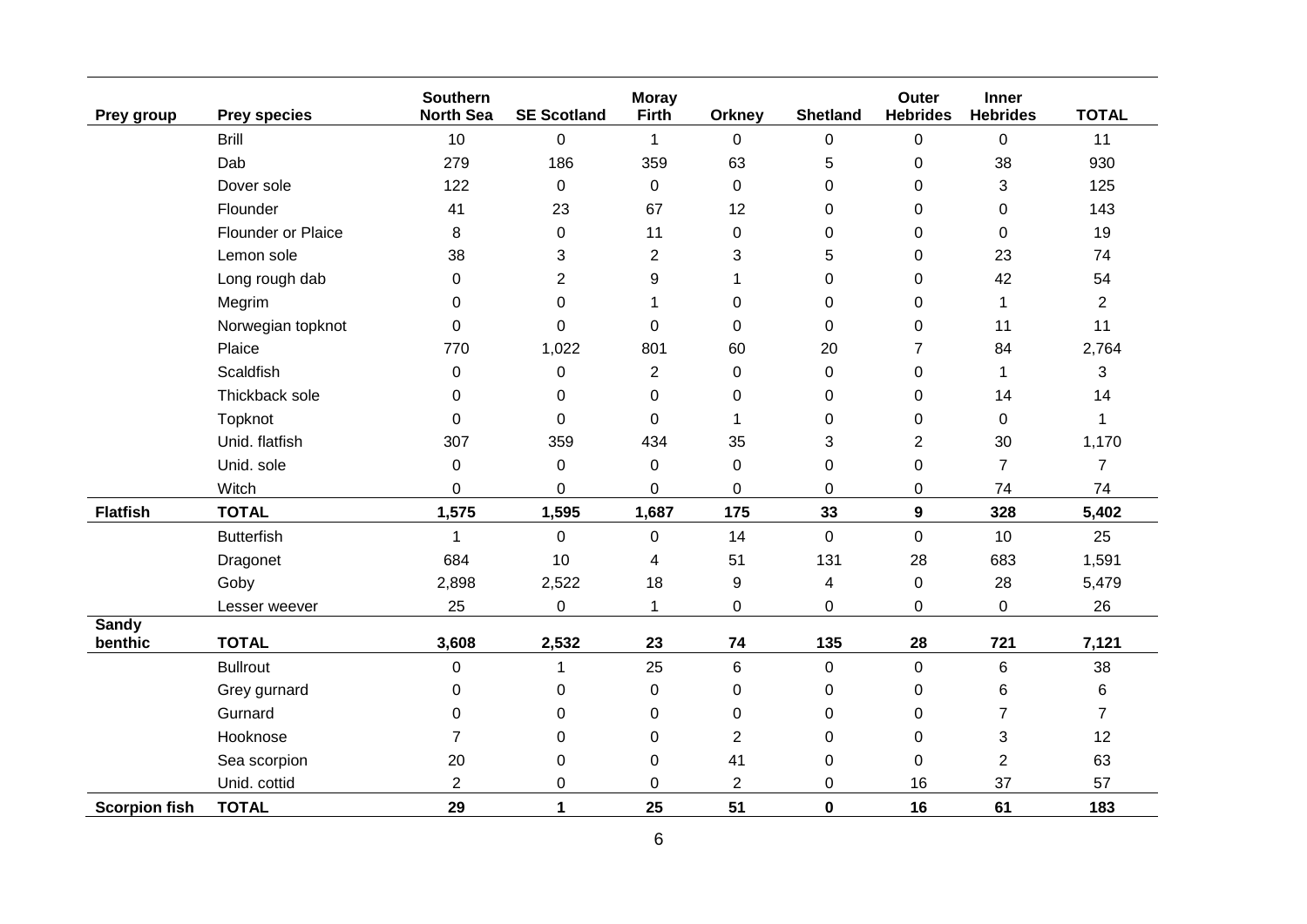| Prey group     | <b>Prey species</b>  | <b>Southern</b><br><b>North Sea</b> | <b>SE Scotland</b> | <b>Moray</b><br>Firth | <b>Orkney</b>  | <b>Shetland</b>  | Outer<br><b>Hebrides</b> | <b>Inner</b><br><b>Hebrides</b> | <b>TOTAL</b>   |
|----------------|----------------------|-------------------------------------|--------------------|-----------------------|----------------|------------------|--------------------------|---------------------------------|----------------|
|                | Argentine            | $\pmb{0}$                           | 0                  | 0                     | 0              | $\mathbf 1$      | $\pmb{0}$                | 30                              | 1              |
|                | Herring              | 18                                  | 1                  | 6                     | 189            | 160              | 17                       | 492                             | 391            |
|                | Horse mackerel       |                                     | 0                  | 0                     | $\mathbf{1}$   | 0                | 22                       | 84                              | 24             |
|                | Mackerel             | 0                                   | 3                  | $\overline{2}$        | 34             | 28               | 20                       | 279                             | 87             |
|                | <b>Smelt</b>         | 13                                  | $\Omega$           | $\Omega$              | 0              | $\Omega$         | 0                        | 0                               | 13             |
|                | Sprat                | 106                                 | 96                 | 168                   | 0              |                  | 0                        |                                 | 371            |
| <b>Pelagic</b> | <b>TOTAL</b>         | 138                                 | 100                | 176                   | 224            | 190              | 59                       | 886                             | 887            |
|                | Sea trout            | 0                                   | $\overline{2}$     | 0                     | $\pmb{0}$      | $\mathbf 0$      | 0                        |                                 | 3              |
|                | Unid. salmonid       | 0                                   | 1                  | 4                     | 0              | $\pmb{0}$        | 0                        | $\overline{2}$                  | 7              |
| Salmonid       | <b>TOTAL</b>         | 0                                   | 3                  | 4                     | 0              | $\pmb{0}$        | 0                        | 3                               | 10             |
|                | Alloteuthis spp.     | $\overline{2}$                      | 0                  | 0                     | 0              | $\boldsymbol{0}$ | 0                        | $\mathbf 0$                     | $\overline{2}$ |
|                | Eledone              | 2                                   | $\Omega$           | $\Omega$              | 4              | 3                | 10                       | 20                              | 39             |
|                | Loligo               | 5                                   | 34                 | 24                    | $\overline{2}$ |                  | 0                        | 16                              | 82             |
|                | Sepiolids            | 11                                  | 1                  | 0                     | $\overline{2}$ |                  |                          | 34                              | 50             |
| Cephalopod     | <b>TOTAL</b>         | 20                                  | 35                 | 24                    | 8              | $5\phantom{.0}$  | 11                       | 70                              | 173            |
|                | Ballan wrasse        | 0                                   | 0                  | 0                     | 3              | $\boldsymbol{0}$ | 0                        | 4                               | $\overline{7}$ |
|                | <b>Bass</b>          |                                     | 0                  | 0                     | 0              | $\Omega$         | 0                        | 0                               |                |
|                | Conger eel           | 0                                   | 0                  | 0                     | 0              | 0                | 0                        |                                 |                |
|                | Cuckoo wrasse        | 0                                   | 0                  | 0                     | $\overline{2}$ | $\pmb{0}$        | 0                        | 5                               |                |
|                | Eelpout              | 0                                   | 3                  | 9                     | 4              |                  | 0                        | 15                              | 32             |
|                | Garfish              | 4                                   | 0                  | 0                     | $\overline{c}$ | 37               | 0                        | 0                               | 43             |
|                | Snake blenny         | 0                                   | $\overline{2}$     | 0                     | 0              | 0                | 0                        | 0                               | 2              |
|                | Unid. roundfish      | 13                                  | 0                  | 2                     | 3              |                  | $\overline{c}$           | 6                               | 27             |
|                | Unknown fish species | 8                                   |                    | 0                     | 0              | 4                | 0                        | 0                               | 13             |
|                | Wrasse               | 0                                   | 0                  | 0                     | 1              |                  | 3                        | 18                              | 23             |
| <b>Other</b>   | <b>TOTAL</b>         | 26                                  | 6                  | 11                    | 15             | 44               | 5                        | 49                              | 156            |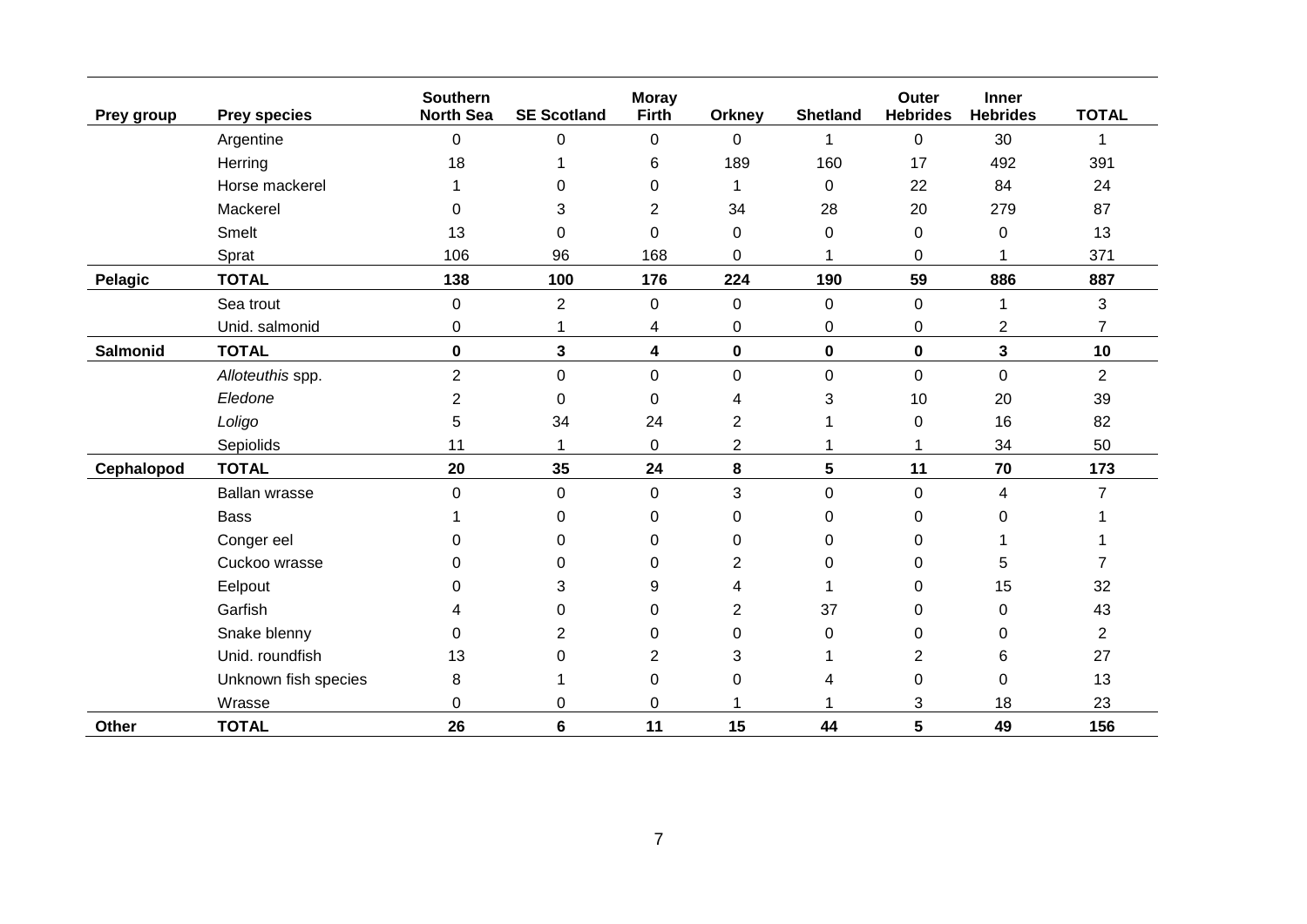### **B) Grey seal**

| Prey group         | <b>Prey species</b>  | <b>Southern</b><br><b>North Sea</b> | <b>SE</b><br><b>Scotland</b> | <b>Moray</b><br><b>Firth</b> | <b>Orkney</b> | <b>Shetland</b> | Outer<br><b>Hebrides</b> | <b>Inner</b><br><b>Hebrides</b> | <b>TOTAL</b> |
|--------------------|----------------------|-------------------------------------|------------------------------|------------------------------|---------------|-----------------|--------------------------|---------------------------------|--------------|
|                    | 3-bearded rockling   | $\pmb{0}$                           | 0                            | $\pmb{0}$                    | 0             | 0               | 0                        | 1                               | 1            |
|                    | 4-bearded rockling   |                                     | 0                            | 0                            |               |                 | 0                        | 9                               | 12           |
|                    | <b>Blue whiting</b>  | 0                                   | 0                            | 0                            | 0             | 0               | 5                        | 152                             | 157          |
|                    | Cod                  | 40                                  | 68                           | 44                           | 503           | 70              | 48                       | 97                              | 870          |
|                    | Forkbeard            | 0                                   | 0                            | 0                            | 1             | 0               | 13                       | 0                               | 14           |
|                    | Haddock              |                                     | 26                           | 92                           | 387           | 5               | 30                       | 56                              | 597          |
|                    | Hake                 | 0                                   | 0                            | 0                            | 1             | 8               | 14                       | 5                               | 28           |
|                    | Ling                 | 0                                   |                              | 3                            | 120           | 36              | 40                       | 102                             | 302          |
|                    | Pollock              | 0                                   | 0                            | 0                            |               |                 | 7                        | 0                               | 9            |
|                    | Rockling             | 99                                  | 5                            | 49                           | 338           | 25              | 28                       | 57                              | 601          |
|                    | Saithe               | 0                                   | 4                            | 22                           | 777           | 550             | 71                       | 72                              | 1,496        |
|                    | Seasnail             | 2                                   | 0                            | 0                            |               | 0               | 0                        | 0                               | 3            |
|                    | Silvery pout         | 0                                   | 0                            | 0                            |               | $\mathbf 2$     | 5                        | $\overline{c}$                  | 10           |
|                    | Tadpole fish         | 0                                   | 0                            | 3                            | 5             | 8               | 6                        | $\overline{2}$                  | 24           |
|                    | Torsk                | 0                                   | 0                            | 0                            | $\Omega$      | 0               | 4                        | 0                               | 4            |
|                    | Unid. gadid          | 16                                  | 101                          | 16                           | 236           | 89              | 91                       | 192                             | 741          |
|                    | Whiting              | 370                                 | 408                          | 16                           | 106           | 13              | 52                       | 85                              | 1,050        |
| Gadid              | <b>TOTAL</b>         | 529                                 | 613                          | 245                          | 2,478         | 808             | 414                      | 832                             | 5,919        |
|                    | Norway pout          | $\mathbf 0$                         | 13                           | 1                            | 1,354         | 234             | 787                      | 1,074                           | 3,463        |
|                    | Poor cod             | 21                                  | 18                           | 97                           | 1,045         | 310             | 446                      | 643                             | 2,580        |
|                    | Pout whiting         | 26                                  | 0                            | 0                            |               | 0               | 0                        | 1                               | 28           |
|                    | Unid. Trisopterus    | 3                                   | 27                           | 25                           | 519           | 50              | 323                      | 378                             | 1,325        |
| <b>Trisopterus</b> | <b>TOTAL</b>         | 50                                  | 58                           | 123                          | 2,919         | 594             | 1,556                    | 2,096                           | 7,396        |
| <b>Sandeel</b>     | <b>TOTAL Sandeel</b> | 6,189                               | 8,440                        | 10,119                       | 6,238         | 1,939           | 2,904                    | 1,288                           | 37,117       |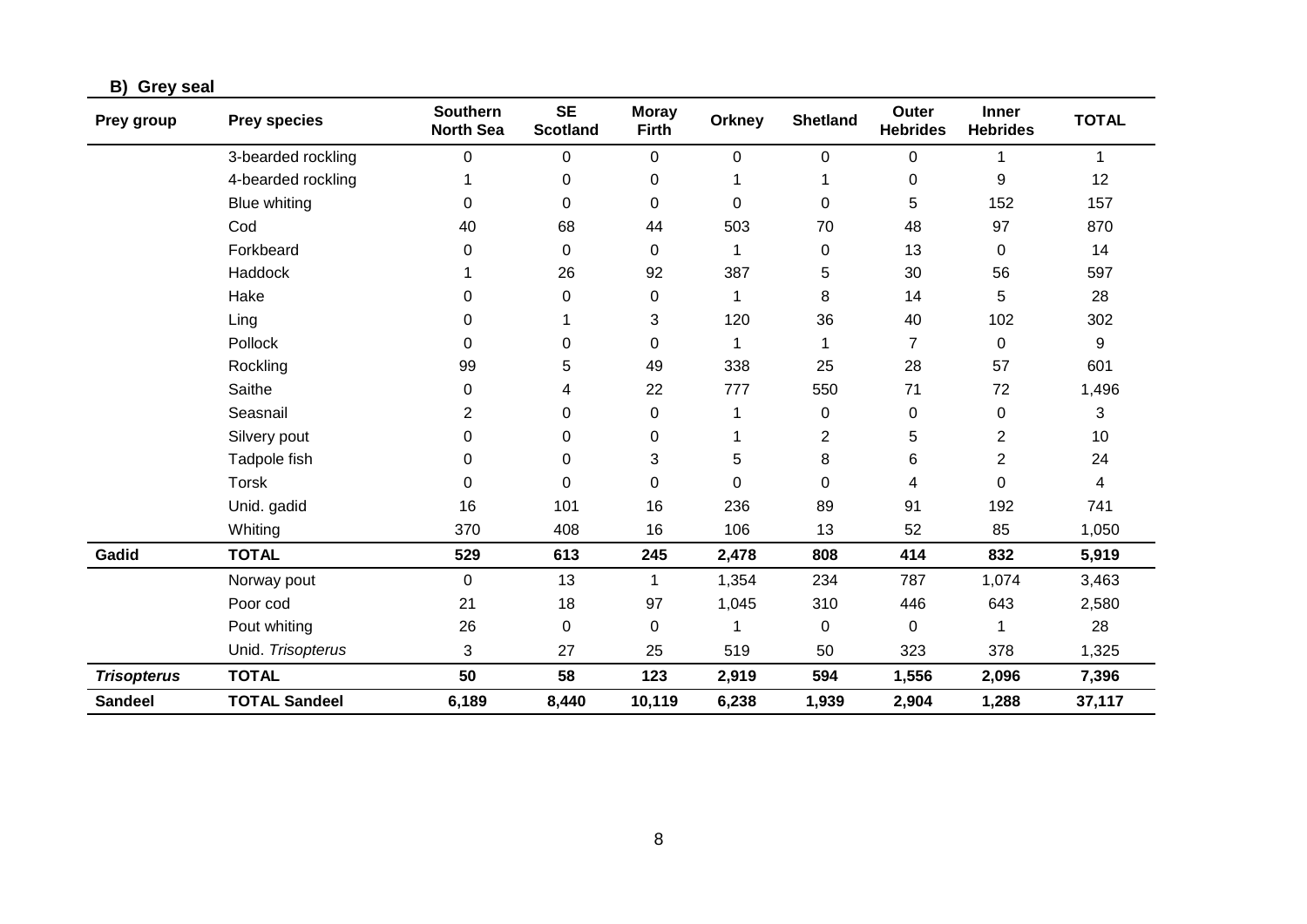| Prey group           | <b>Prey species</b> | <b>Southern</b><br><b>North Sea</b> | <b>SE</b><br><b>Scotland</b> | <b>Moray</b><br><b>Firth</b> | <b>Orkney</b>  | <b>Shetland</b> | <b>Outer</b><br><b>Hebrides</b> | Inner<br><b>Hebrides</b> | <b>TOTAL</b> |
|----------------------|---------------------|-------------------------------------|------------------------------|------------------------------|----------------|-----------------|---------------------------------|--------------------------|--------------|
|                      | <b>Brill</b>        | 1                                   | $\mathbf 0$                  | $\mathbf 0$                  | $\mathbf 0$    | $\mathbf 0$     | 0                               | $\pmb{0}$                | $\mathbf{1}$ |
|                      | Dab                 | 18                                  | 49                           | 14                           | 95             | 39              | 4                               | $\overline{7}$           | 226          |
|                      | Dover sole          | 215                                 | 0                            | 1                            | 1              | $\pmb{0}$       | 0                               | 1                        | 218          |
|                      | Flounder            | 1                                   | $\overline{2}$               | 26                           | $\overline{2}$ | $\mathbf 0$     | 0                               | 0                        | 31           |
|                      | Lemon sole          | 23                                  | 27                           | 3                            | 86             | 24              | 30                              | 36                       | 229          |
|                      | Long rough dab      | 0                                   | 13                           | 1                            | $\overline{7}$ | 2               | 0                               | $\overline{7}$           | 30           |
|                      | Megrim              | $\pmb{0}$                           | $\pmb{0}$                    | 0                            | 10             | 9               | 45                              | 3                        | 67           |
|                      | Norwegian topknot   | $\mathbf 0$                         | $\overline{2}$               | 1                            | 11             | $\overline{7}$  | 4                               | 6                        | 31           |
|                      | Plaice              | 76                                  | 207                          | 52                           | 329            | 21              | 14                              | 29                       | 728          |
|                      | Scaldfish           | $\mathbf 0$                         | 0                            | 0                            | $\mathbf 0$    | $\pmb{0}$       | 0                               | 3                        | 3            |
|                      | Solenette           | 11                                  | 0                            | 0                            | $\overline{2}$ | 0               | 1                               | 0                        | 14           |
|                      | Thickback sole      | 0                                   | $\pmb{0}$                    | $\pmb{0}$                    | 26             | 8               | 1                               | 39                       | 74           |
|                      | Topknot             | $\mathbf 0$                         | $\mathbf 0$                  | $\mathbf 0$                  | 9              | $\mathbf 0$     | 1                               | 30                       | 40           |
|                      | Unid. flatfish      | 72                                  | 125                          | 59                           | 173            | 18              | 46                              | 88                       | 581          |
|                      | Unid. sole          | 1                                   | 1                            | $\mathbf 0$                  | $\,8\,$        | 5               | 1                               | 30                       | 46           |
|                      | Witch               | $\overline{0}$                      | $\overline{2}$               | 0                            | 13             | $\overline{7}$  | 10                              | 41                       | 73           |
| <b>Flatfish</b>      | <b>TOTAL</b>        | 418                                 | 428                          | 157                          | 772            | 140             | 157                             | 320                      | 2,392        |
|                      | <b>Butterfish</b>   | 21                                  | 3                            | $\mathbf{1}$                 | 18             | $\mathbf 0$     | $\mathbf 0$                     | $\mathbf 0$              | 43           |
|                      | Dragonet            | 166                                 | 13                           | 16                           | 71             | 147             | 59                              | 217                      | 689          |
|                      | Goby                | 29                                  | 12                           | 5                            | 96             | 260             | $\mathbf 0$                     | $\overline{2}$           | 404          |
|                      | Lesser weever       | $\overline{\mathbf{4}}$             | $\pmb{0}$                    | 4                            | $\mathbf 0$    | $\pmb{0}$       | 0                               | $\pmb{0}$                | 8            |
| <b>Sandy benthic</b> | <b>TOTAL</b>        | 220                                 | 28                           | 26                           | 185            | 407             | 59                              | 219                      | 1,144        |
|                      | <b>Bullrout</b>     | 41                                  | 40                           | 30                           | 241            | 58              | $\mathbf 0$                     | 21                       | 431          |
|                      | Grey gurnard        | $\boldsymbol{0}$                    | $\pmb{0}$                    | 1                            | 6              | $\,0\,$         | 1                               | $\overline{2}$           | 10           |
|                      | Gurnard             | 0                                   | 0                            | 0                            | 6              | 0               | 0                               | $\overline{2}$           | 8            |
|                      | Hooknose            | 26                                  | 44                           | 4                            | 27             | 4               | 0                               | 4                        | 109          |
|                      | Lumpsucker          | 0                                   | 0                            | $\overline{7}$               | $\mathbf 1$    | 0               | 1                               | 0                        | 9            |
|                      | Sea scorpion        | 134                                 | 2                            | 0                            | 144            | 19              | 3                               | 32                       | 334          |
|                      | Unid. Cottid        | 15                                  | 4                            | 0                            | 1              | 0               | 0                               | 0                        | 20           |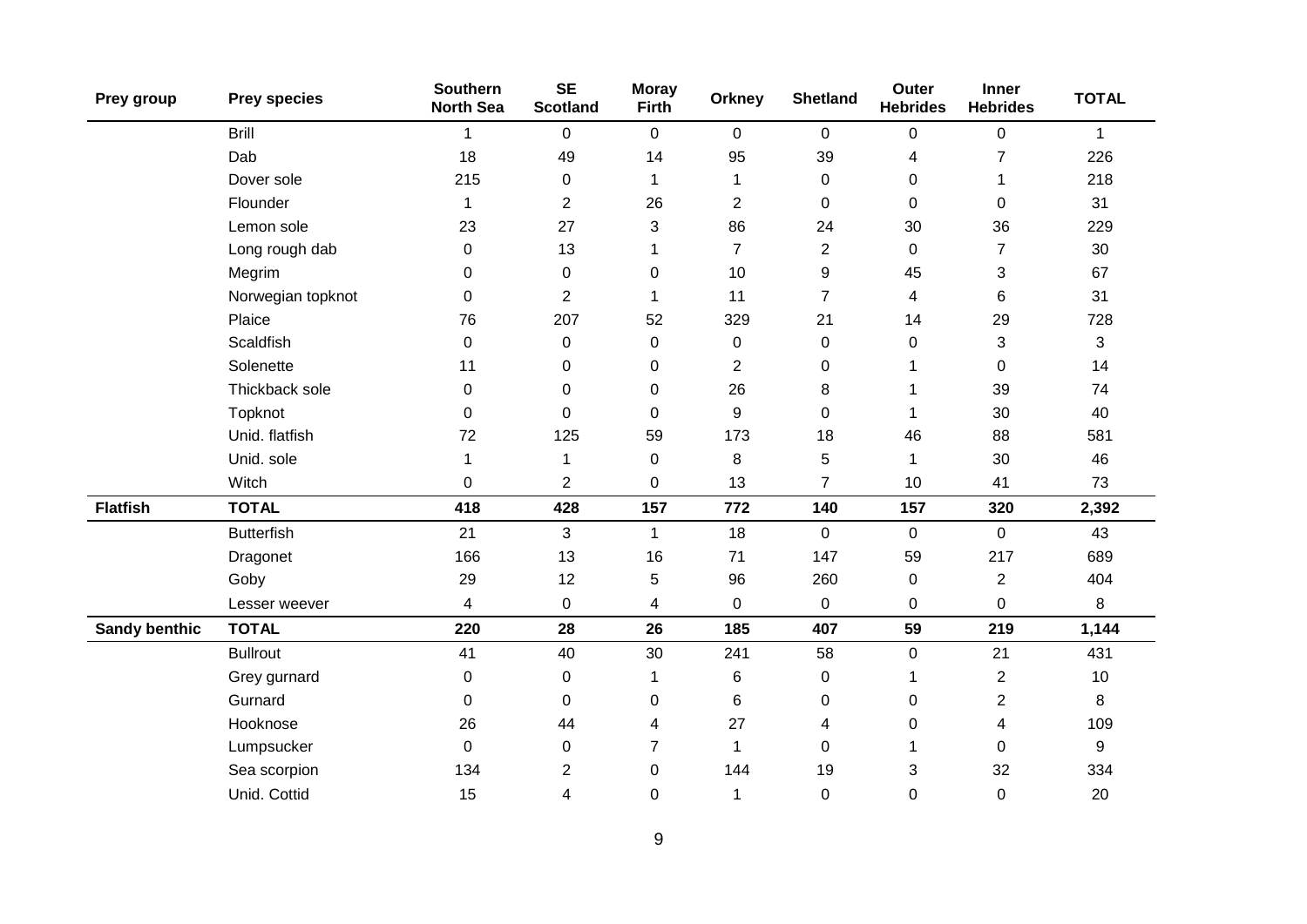| <b>Scorpion fish</b> | <b>TOTAL</b>                | 216                                 | 90                           | 42                           | 426            | 81              | 5                        | 61                              | 921          |
|----------------------|-----------------------------|-------------------------------------|------------------------------|------------------------------|----------------|-----------------|--------------------------|---------------------------------|--------------|
| Prey group           | <b>Prey species</b>         | <b>Southern</b><br><b>North Sea</b> | <b>SE</b><br><b>Scotland</b> | <b>Moray</b><br><b>Firth</b> | Orkney         | <b>Shetland</b> | Outer<br><b>Hebrides</b> | <b>Inner</b><br><b>Hebrides</b> | <b>TOTAL</b> |
|                      | Argentine                   | 0                                   | $\Omega$                     | 0                            | 30             | 6               | 0                        | 4                               | 40           |
|                      | Herring                     | 14                                  | 9                            |                              | 202            | 14              | 83                       | 26                              | 349          |
|                      | Horse mackerel              | 0                                   | 0                            | 0                            | 11             | 4               | 2                        |                                 | 18           |
|                      | Mackerel                    | 0                                   |                              | 2                            | 44             | 8               | 21                       | 3                               | 79           |
|                      | Pilchard                    | 0                                   | 0                            | 0                            |                | 0               | 0                        | 0                               |              |
|                      | Sprat                       | 9                                   | 86                           | 9                            | $\overline{2}$ | $\pmb{0}$       | 0                        |                                 | 107          |
| Pelagic              | <b>TOTAL</b>                | 23                                  | 96                           | 12                           | 290            | 32              | 106                      | 35                              | 594          |
| Salmonid             | <b>TOTAL Unid. Salmonid</b> | $\pmb{0}$                           | $\pmb{0}$                    | $\pmb{0}$                    | 0              | 5               | 0                        | $\pmb{0}$                       | 5            |
|                      | Alloteuthis spp.            | 0                                   | 0                            | 0                            | $\overline{2}$ | 0               | $\Omega$                 | 0                               | 2            |
|                      | Eledone                     |                                     | $\Omega$                     | 0                            | 33             | 9               | 34                       | 73                              | 149          |
|                      | Loligo                      |                                     | 5                            | 2                            | 106            | 15              | 26                       | 23                              | 179          |
|                      | Ommastrephidae              |                                     | 0                            | $\Omega$                     |                |                 |                          | 0                               | 4            |
|                      | Rossia                      |                                     | 0                            | $\Omega$                     |                | 10              | 0                        | 0                               | 12           |
|                      | Sepietta spp.               |                                     | 0                            | $\Omega$                     |                | 4               |                          |                                 | 16           |
|                      | Sepiola spp.                | 0                                   | 3                            |                              | 20             | 45              | 3                        | 5                               | 77           |
|                      | Sepiolids                   |                                     | 0                            | $\Omega$                     | 32             | 13              |                          |                                 | 47           |
|                      | Unid. squid                 | 0                                   | 5                            |                              | 29             | 17              | 5                        | 8                               | 65           |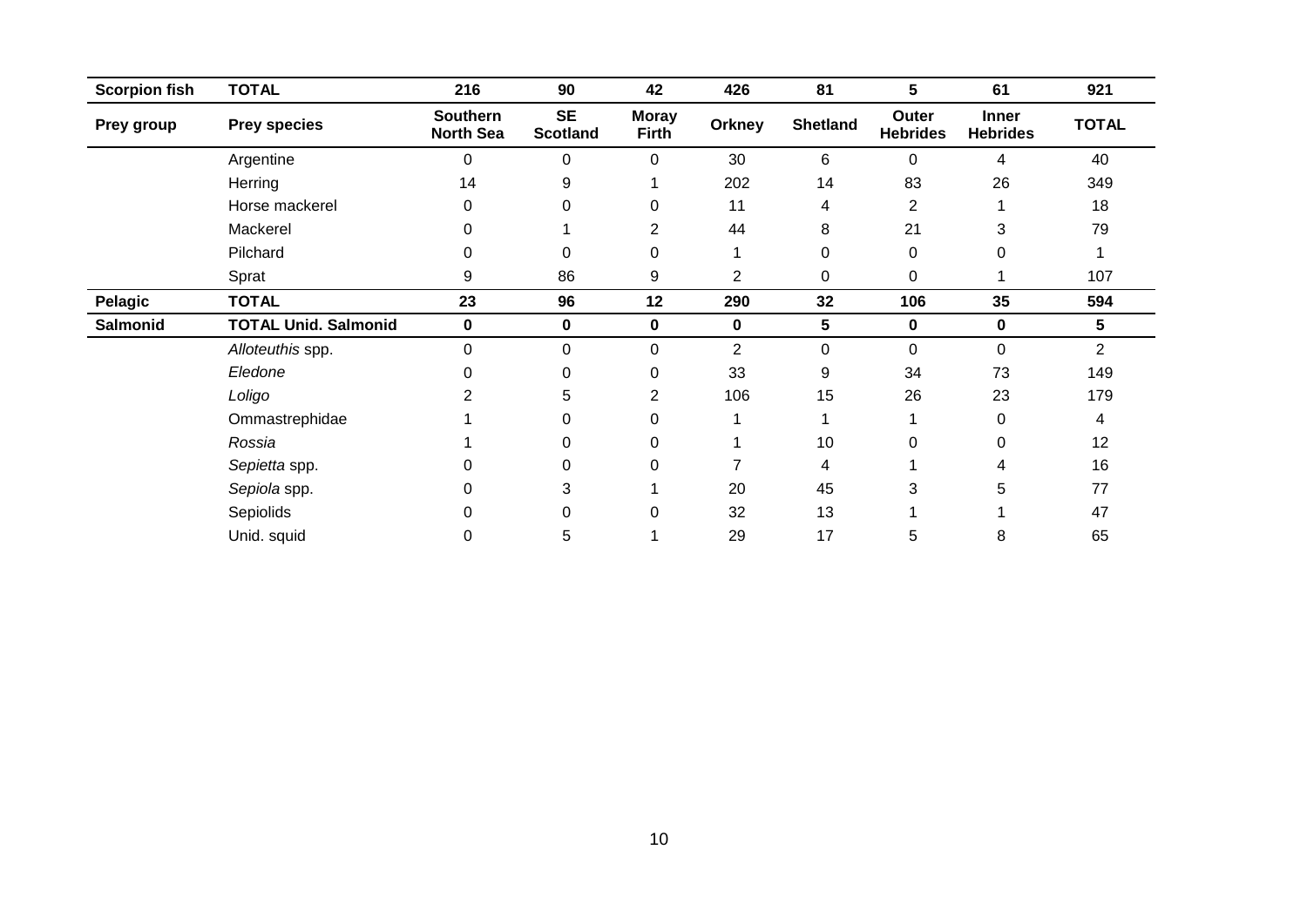| Cephalopod | <b>TOTAL</b>         | 4  | 13       | 4        | 231      | 119      | 71       | 114      | 556 |
|------------|----------------------|----|----------|----------|----------|----------|----------|----------|-----|
|            | Atlantic catfish     |    | 0        | 0        | 0        | 9        | 0        | 0        | 9   |
|            | Ballan wrasse        |    | 0        |          | 11       |          | 6        | 14       | 39  |
|            | Conger eel           |    | 0        |          |          | 0        | 5        | 11       | 17  |
|            | Cuckoo wrasse        |    | 0        |          | 8        | 0        | 4        | 6        | 18  |
|            | Eel                  |    |          | 0        | 0        | $\Omega$ | 0        | 0        |     |
|            | Eelpout              |    | 5        | ົ        | 30       | 0        | 0        | 0        | 40  |
|            | Garfish              |    | 0        |          | 3        | 2        |          | 0        | 5   |
|            | Snake blenny         |    | $\Omega$ | 0        | 13       | 0        | $\Omega$ | 0        | 13  |
|            | Unid. roundfish      | 13 | $\Omega$ |          | $\Omega$ |          | $\Omega$ | $\Omega$ | 14  |
|            | Unknown fish species | 13 | $\Omega$ | $\Omega$ | $\Omega$ | $\Omega$ |          | 9        | 23  |
|            | Wrasse               | 0  | 0        | 0        | 19       | 0        | 12       | 3        | 34  |
| Other      | <b>TOTAL</b>         | 29 | 6        |          | 85       | 19       | 28       | 43       | 213 |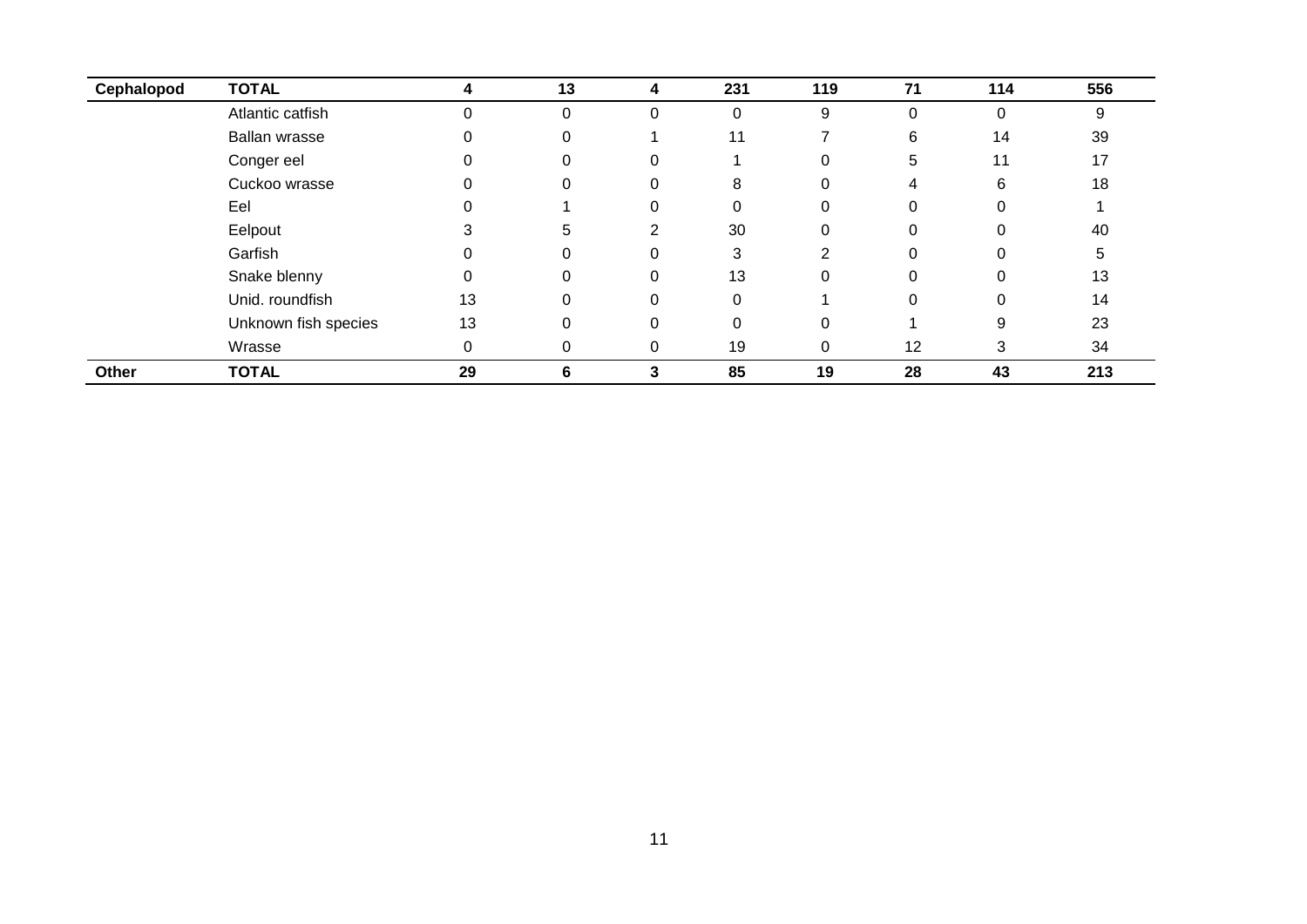## <span id="page-16-0"></span>**4 Results**

## <span id="page-16-1"></span>**4.1 Dietary Comparison Eastern UK/North Sea**

Grey seal diet was dominated by sandeel in all regions of the North Sea (southern North Sea, south east Scotland and the Moray Firth). Although sandeel were also dominant in the diet of harbour seals in the Moray Firth (>75% in both seasons), in the southerly regions their diet was more varied in composition and included sandeel, flatfish, sandy benthic and large gadid prey.

#### <span id="page-16-2"></span>**4.1.1 Southern North Sea**

In the southern North Sea, harbour seals ate mostly sandy benthic prey, flatfish and sandeel in spring/summer (SS) and flatfish, large gadids and sandy benthic prey in autumn/winter (AW) (Tables 3 and 4). Grey seal diet was dominated in both seasons by sandeel but also included large gadids and flatfish in SS, with a change to scorpion fish, sandy benthic, large gadid and flatfish prey in AW (Tables 3 and 4). The number of prey species consumed by both species was similar in the region; however, harbour seal diet was spread much more evenly across the prey species (Table 5)

#### <span id="page-16-3"></span>**4.1.2 Southeast Scotland**

In southeast Scotland, the diet of harbour seals was dominated by sandeel and flatfish in SS with lesser contributions of large gadids. In AW, flatfish dominated with large gadids, pelagic and cephalopod prey making up the remainder of the diet (Tables 3 and 4). Grey seal diet was dominated by sandeel in SS and to a lesser extent in AW; other important prey in AW included large gadids and flatfish (Tables 3 and 4). Species richness in the diet was similar for both seal species in SS but grey seals consumed fewer prey species in AW and grey seal diet was more varied in both seasons than harbour seal diet (Table 5).

#### <span id="page-16-4"></span>**4.1.3 Moray Firth**

In the Moray Firth, the diet of both species was dominated by sandeel throughout the year (minimum contribution 67% harbour seals in SS, Tables 3 and 4). Flatfish were also important in the diet of harbour seals in SS (Tables 3 and 4). The dominance of sandeel in the diet is reflected in the very low species diversity in the diet for both species (Table 5).

## <span id="page-16-5"></span>**4.2 Dietary Comparison in the Northern Isles**

The diet of harbour and grey seals in Orkney and Shetland comprised mostly sandeel, large gadids and pelagic prey across both seasons and, for grey seals, scorpion fish in Shetland in SS. The largest differences in the diet of the two species were in Orkney in SS where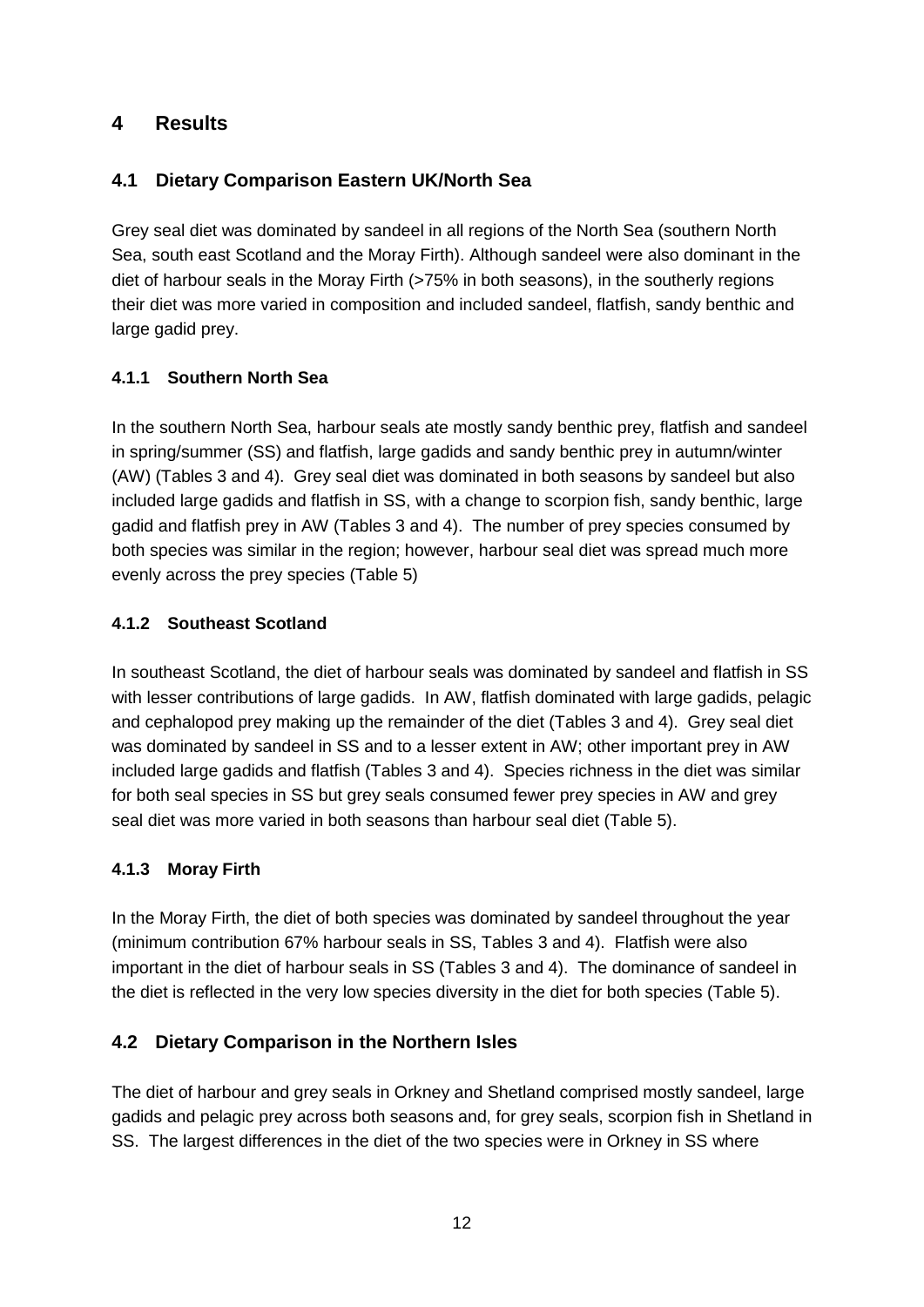harbour seals ate more sandeel, and in Orkney AW and all year in Shetland where harbour seals ate more pelagic fish.

**Orkney:** In Orkney in SS, sandeel and pelagic prey dominated harbour seal diet while grey seal diet comprised large gadids, sandeel and pelagic prey (Tables 3 and 4). In AW, harbour seal diet was dominated by pelagic and large gadid prey, although sandeel were also important, and grey seals ate mostly large gadids, sandeel and pelagic fish (Tables 3 and 4). Grey seal diet composition was much more evenly spread across prey species with no contributions to the diet greater than 20% in SS or 30% in AW. Overall grey seal diet was more diverse than harbour seal diet in Orkney, as reflected in the greater species richness and a less varied diet in grey seals (Table 5).

**Shetland:** The diet of harbour seals in Shetland in SS and AW was dominated by pelagic fish, sandeel and large gadids (Tables 3 and 4). Grey seal diet was dominated by large gadids and scorpion fish in SS and large gadids and sandeel in AW (Tables 3 and 4). Species richness was similar for harbour and grey seals in SS, but much greater for grey seals in AW (Table 5), but grey seal diet was more even than harbour seal diet in both seasons (Table 5).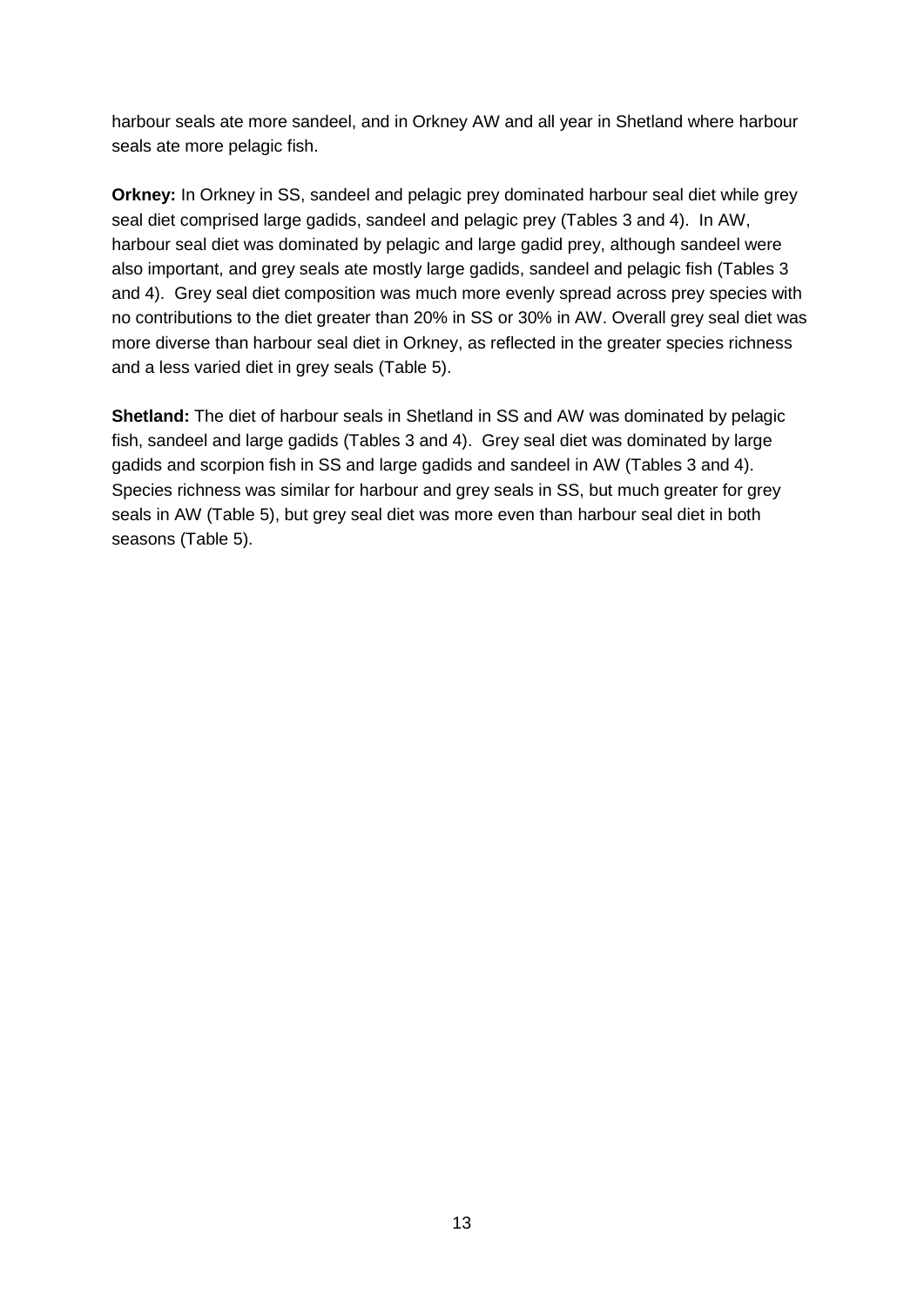## **Table 3**

Seasonal variation in the diet of harbour and grey seals, expressed as the percentage of each species in the diet by weight. Prey species listed are those contributing >5% in any season for either seal species.

|                               | <b>Spring/Summer</b> |      | Autumn/Winter        |                  |
|-------------------------------|----------------------|------|----------------------|------------------|
| <b>Species</b>                | <b>Harbour</b>       | Grey | <b>Harbour</b>       | Grey             |
| Cod                           | 2.3                  | 5.3  | 1.2                  | 2.4              |
| Whiting                       | 1.5                  | 5.9  | 28.4                 | 6.2              |
| Sandeel                       | 20.8                 | 70.6 | 6.5                  | 47.0             |
| Plaice                        | 8.3                  | 4.1  | 8.2                  | 1.3              |
| Lemon sole                    | 1.8                  | 0.4  | 6.0                  | 1.6              |
| Dover sole                    | 8.2                  | 3.8  | 7.7                  | 6.4              |
| Dragonet                      | 38.1                 | 4.2  | 16.6                 | 11.0             |
| Goby                          | 5.1                  | 0.0  | 2.0                  | 0.0              |
| <b>Bullrout</b>               | 0.8                  | 1.0  | 5.0                  | 5.8              |
| Sea scorpion                  | 0.1                  | 0.4  | 1.6                  | 12.7             |
| <b>B) South east Scotland</b> |                      |      |                      |                  |
|                               | <b>Spring/Summer</b> |      | <b>Autumn/Winter</b> |                  |
| <b>Species</b>                | <b>Harbour</b>       | Grey | <b>Harbour</b>       | Grey             |
| Cod                           | 2.4                  | 0.5  | 4.8                  | $\overline{5.7}$ |
| Whiting                       | 7.9                  | 0.8  | 8.6                  | 4.4              |
| Sandeel                       | 44.5                 | 89.1 | 0.0                  | 60.7             |
| Plaice                        | 18.4                 | 2.0  | 34.9                 | 6.1              |
| Flounder                      | $\overline{7.4}$     | 0.0  | 3.9                  | 0.1              |
| Dab                           | 9.7                  | 0.0  | 5.6                  | 2.8              |
| <b>Bullrout</b>               | 0.0                  | 0.6  | 1.3                  | 6.3              |
| Mackerel                      | 0.0                  | 0.1  | 6.1                  | 0.0              |
| Sprat                         | 0.8                  | 0.0  | 7.3                  | 2.1              |
| Loligo                        | 4.2                  | 0.2  | 11.4                 | 0.5              |
| C) Moray Firth                |                      |      |                      |                  |
|                               | <b>Spring/Summer</b> |      | <b>Autumn/Winter</b> |                  |
| <b>Species</b>                | <b>Harbour</b>       | Grey | <b>Harbour</b>       | Grey             |
| Haddock                       | 0.7                  | 0.0  | 0.0                  | 7.3              |
| Sandeel                       | 67.1                 | 97.6 | 72.7                 | 75.6             |
| Plaice                        | 7.6                  | 0.6  | 1.4                  | 0.9              |
| Dab                           | 10.5                 | 0.3  | 2.0                  | 0.6              |
| D) Orkney                     |                      |      |                      |                  |
|                               | <b>Spring/Summer</b> |      | <b>Autumn/Winter</b> |                  |
| <b>Species</b>                | <b>Harbour</b>       | Grey | <b>Harbour</b>       | Grey             |
| $\overline{\text{Cod}}$       | 19.0                 | 9.1  | 28.9                 | 16.3             |
| Haddock                       | 5.6<br>3.7<br>0.6    |      | 5.7                  |                  |
| Saithe                        | 7.0                  | 20.8 | $\overline{2.2}$     | 6.9              |
| Norway pout                   | 0.0                  | 8.3  | 0.0                  | 1.6              |

#### **A) Southern North Sea**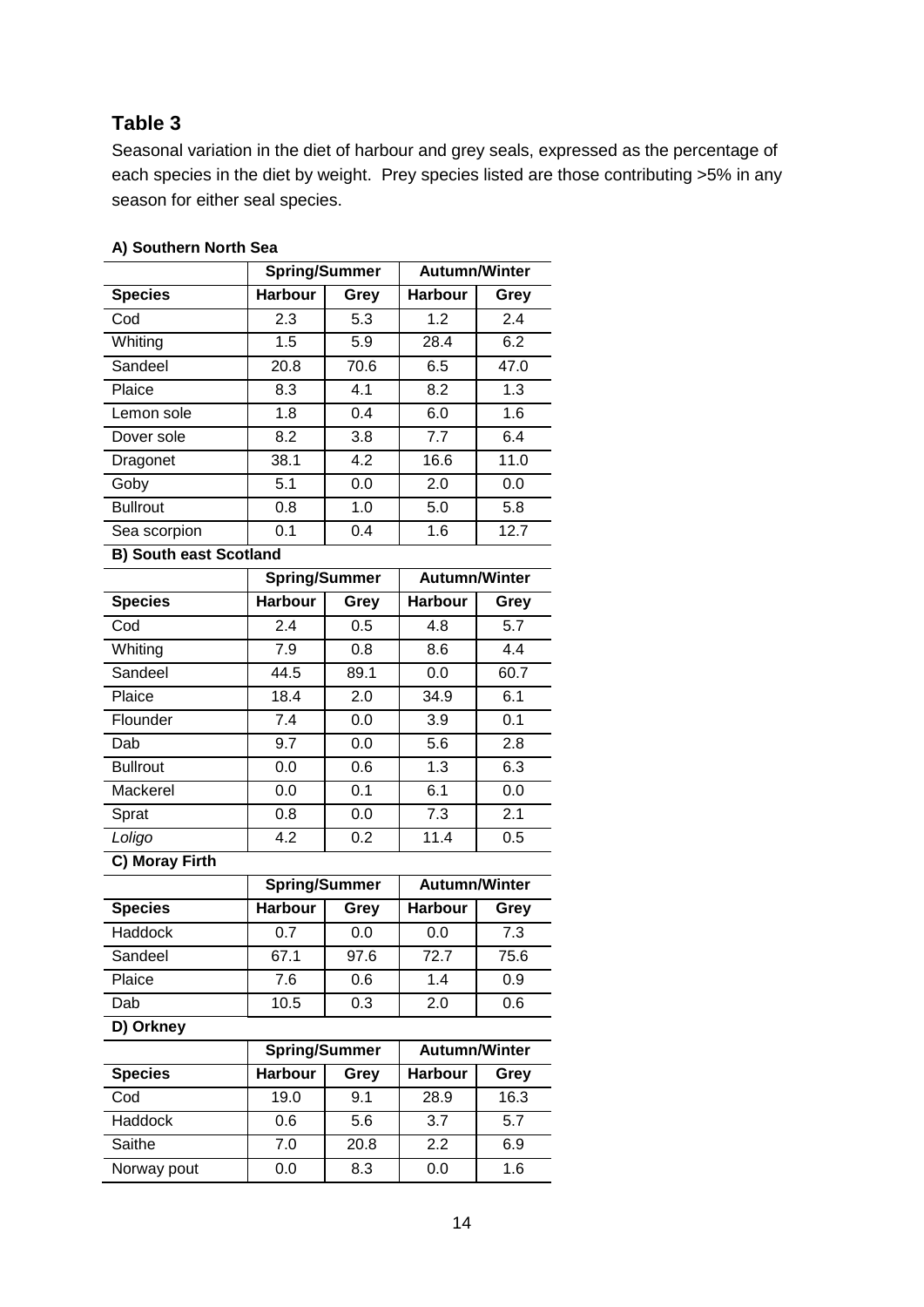| Sandeel                         | 53.2                                   | 21.9        | 17.6                 | 34.3        |
|---------------------------------|----------------------------------------|-------------|----------------------|-------------|
| <b>Bullrout</b>                 | 0.8                                    | 7.6         | 0.0                  | 8.1         |
| Mackerel                        | 1.2                                    | 0.7         | 8.2                  | 0.3         |
| Herring                         | 3.1                                    | 2.5         | 22.7                 | 3.1         |
| E) Shetland                     |                                        |             |                      |             |
|                                 | <b>Spring/Summer</b>                   |             | <b>Autumn/Winter</b> |             |
| <b>Species</b>                  | <b>Harbour</b>                         | Grey        | <b>Harbour</b>       | Grey        |
| Cod                             | 0.1                                    | 8.5         | 1.7                  | 8.5         |
| Saithe                          | 8.8                                    | 19.9        | 23.3                 | 17.5        |
| Ling                            | 8.4                                    | 0.8         | 0.8                  | 3.9         |
| Poor cod                        | 1.4                                    | 2.6         | 5.4                  | 1.8         |
|                                 | 6.9                                    | 1.9         | 0.5                  | 1.1         |
| Norway pout<br>Sandeel          | 23.7                                   | 18.8        | 31.5                 | 33.3        |
|                                 |                                        |             | 0.9                  | 11.4        |
| Dragonet<br><b>Bullrout</b>     | 10.1<br>0.0                            | 0.3<br>28.5 | 0.0                  | 5.2         |
|                                 |                                        | 5.2         | 0.0                  | 0.7         |
| Sea scorpion<br>Mackerel        | 0.0<br>1.4                             |             | 10.9                 | 0.6         |
|                                 |                                        | 0.0         | 9.1                  | 0.7         |
| Herring<br>Garfish              | 29.8                                   | 0.0         |                      |             |
|                                 | 0.0                                    | 0.0         | 9.9                  | 0.1         |
| F) Outer Hebrides               |                                        |             |                      |             |
|                                 | <b>Spring/Summer</b>                   |             | <b>Autumn/Winter</b> |             |
| <b>Species</b>                  | <b>Harbour</b>                         | Grey        | <b>Harbour</b>       | Grey        |
| Cod                             | 3.6<br>2.6                             |             |                      | 10.7<br>8.0 |
| Ling                            |                                        |             |                      | 4.2         |
| Norway pout<br>Sandeel          | 19.8                                   |             |                      |             |
|                                 | 13.1                                   |             |                      | 38.2        |
| Unid. Cottidae                  | 16.2                                   |             |                      | 0.0         |
| Mackerel                        | 12.6                                   |             |                      | 0.9         |
| Fledone                         | 3.8                                    |             |                      | 1.2         |
| G) Inner Hebrides               |                                        |             |                      |             |
|                                 | <b>Spring/Summer</b><br><b>Harbour</b> |             | <b>Autumn/Winter</b> |             |
| <b>Species</b>                  |                                        | Grey        | <b>Harbour</b>       | Grey        |
| Cod                             | 9.2                                    | 0.0         | 5.6                  | 11.3        |
| Whiting                         | 12.3                                   | 5.0         | 5.8                  | 1.3         |
| <b>Haddock</b>                  | 9.5                                    | 3.4         | 9.4                  | 1.6         |
|                                 |                                        |             |                      |             |
| Ling                            | 4.4                                    | 27.2        | 3.1                  | 8.9         |
| <b>Blue whiting</b>             | 9.1                                    | 0.0         | 3.7                  | 1.5         |
| Poor cod                        | 6.0                                    | 3.7         | 5.8                  | 2.4         |
| Norway pout                     | 7.1                                    | 10.7        | 1.8                  | 4.9         |
| Sandeel                         | 3.2                                    | 8.0         | 4.2                  | 22.2        |
| Dragonet                        | 3.7                                    | 32.0        | 15.7                 | 11.2        |
| Mackerel                        | 10.6                                   | 2.8         | 15.4                 | 0.0         |
| Herring<br><b>Ballan wrasse</b> | 4.9<br>0.0                             | 0.0<br>0.0  | 10.6<br>0.1          | 0.8<br>7.9  |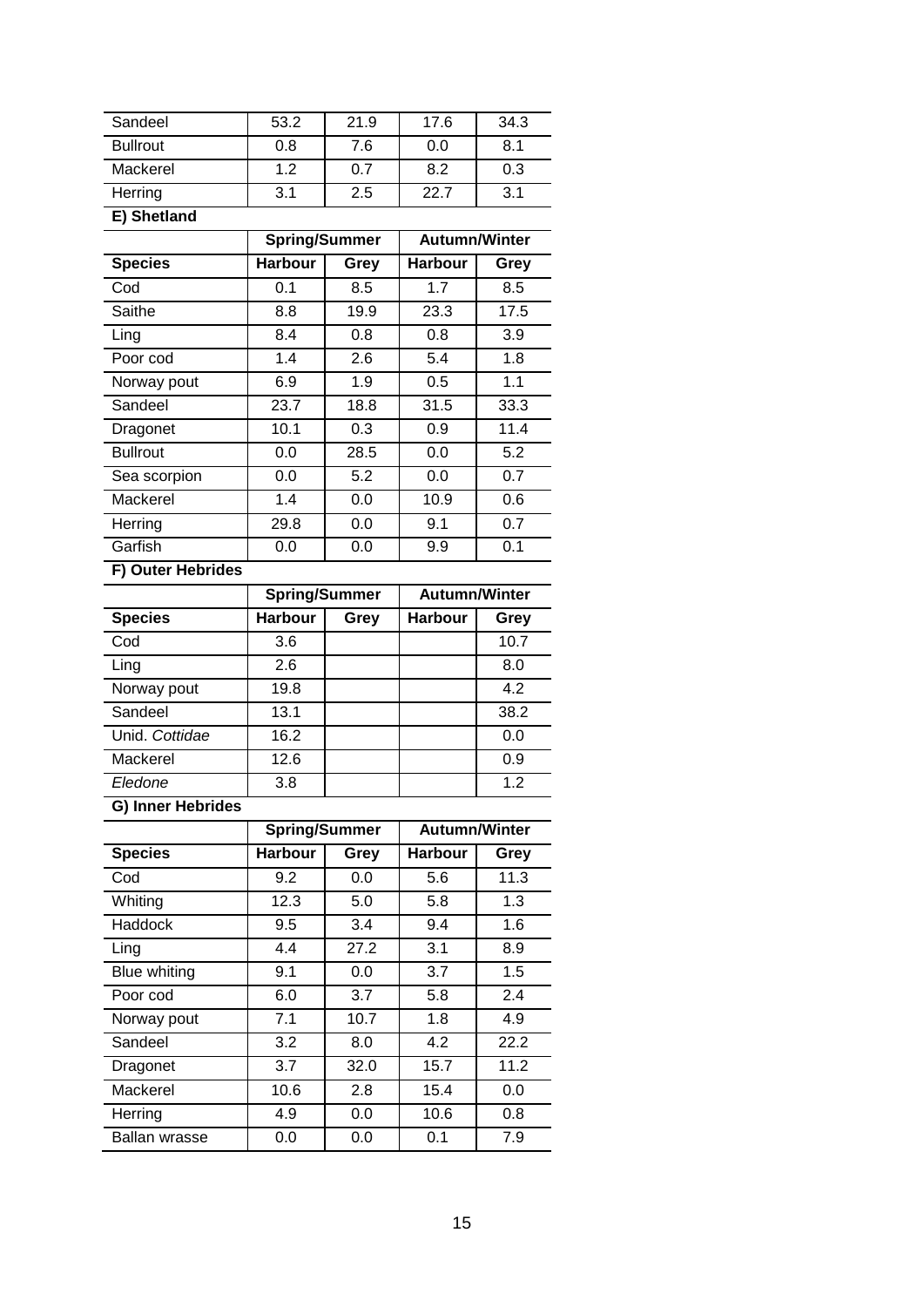## <span id="page-20-0"></span>**4.3 Dietary Comparison West of Scotland**

Large gadid prey were important in the diet of both harbour and grey seals west of Scotland. Pelagic fish were also important in harbour seal diet and sandeel and sandy benthic prey in grey seal diet.

**Outer Hebrides:** In the Outer Hebrides, diet could only be estimated in SS for harbour seals and AW for grey seals, so no comparison within seasons is possible. Harbour seal diet in SS was split across five main prey groups; *Trisopterus* species, pelagic fish, large gadids, scorpion fish and sandeel. Grey seal diet in AW was dominated by sandeel and large gadids with the remaining prey groups individually contributing less than 10% to the diet.

**Inner Hebrides:** In SS in the Inner Hebrides, harbour seals ate mostly large gadids, and some pelagic fish and *Trisopterus* species. Grey seal diet was dominated by large gadids and sandy benthic prey with important contributions from *Trisopterus* species. In AW, harbour seals ate predominantly large gadids and pelagic fish while grey seals ate mostly large gadids and sandeel. Harbour seals had greater species richness in the diet in SS and dietary species richness was similar in both species in AW. The diet of both species was diverse (high evenness), reflected in the diet composition estimates in which no one prey species dominated the diet in either seal species or season.

#### <span id="page-20-1"></span>**4.4 Overall Comparison of Harbour and Grey Seal Diets**

A summary comparison of the diet of harbour and grey seals in 2010/11 in relation to regional population trends is given in Table 6. In terms of diet composition, in the southern North Sea, sandeel strongly dominates grey seal diet but flatfish, gadid and sandy benthic prey are much more important for harbour seals. In southeast Scotland, grey seal diet is also dominated by sandeel, which is also an important prey for harbour seals together with flatfish and gadids. In the Moray Firth, the diet of both species is strongly dominated by sandeel. In Orkney and Shetland, sandeel and gadids are the mainstay of harbour and grey seal diets, with pelagic prey also important for harbour seals. Gadids are the main prey of both seal species in the Inner Hebrides.

Prey evenness, a measure of how diverse the diet is and how evenly it is spread among multiple prey species, for harbour seals is greater than or equal to that of grey seals in all regions and seasons except in spring/summer in Orkney and Shetland, where harbour seals have declined. However, in southeast Scotland, where harbour seals have also declined, the evenness of harbour seal diet is greater than that of grey seals.

Overall, the qualitative comparison summarised in Table 6, supported by the detailed results given in Wilson and Hammond (2016) and Hammond and Wilson (2016), shows that differences in diet between harbour and grey seals did not vary greatly between Spring/Summer and Autumn/Winter. There is thus no evidence that any such diet differences may be related to seasonal differences in the life cycles of the two species.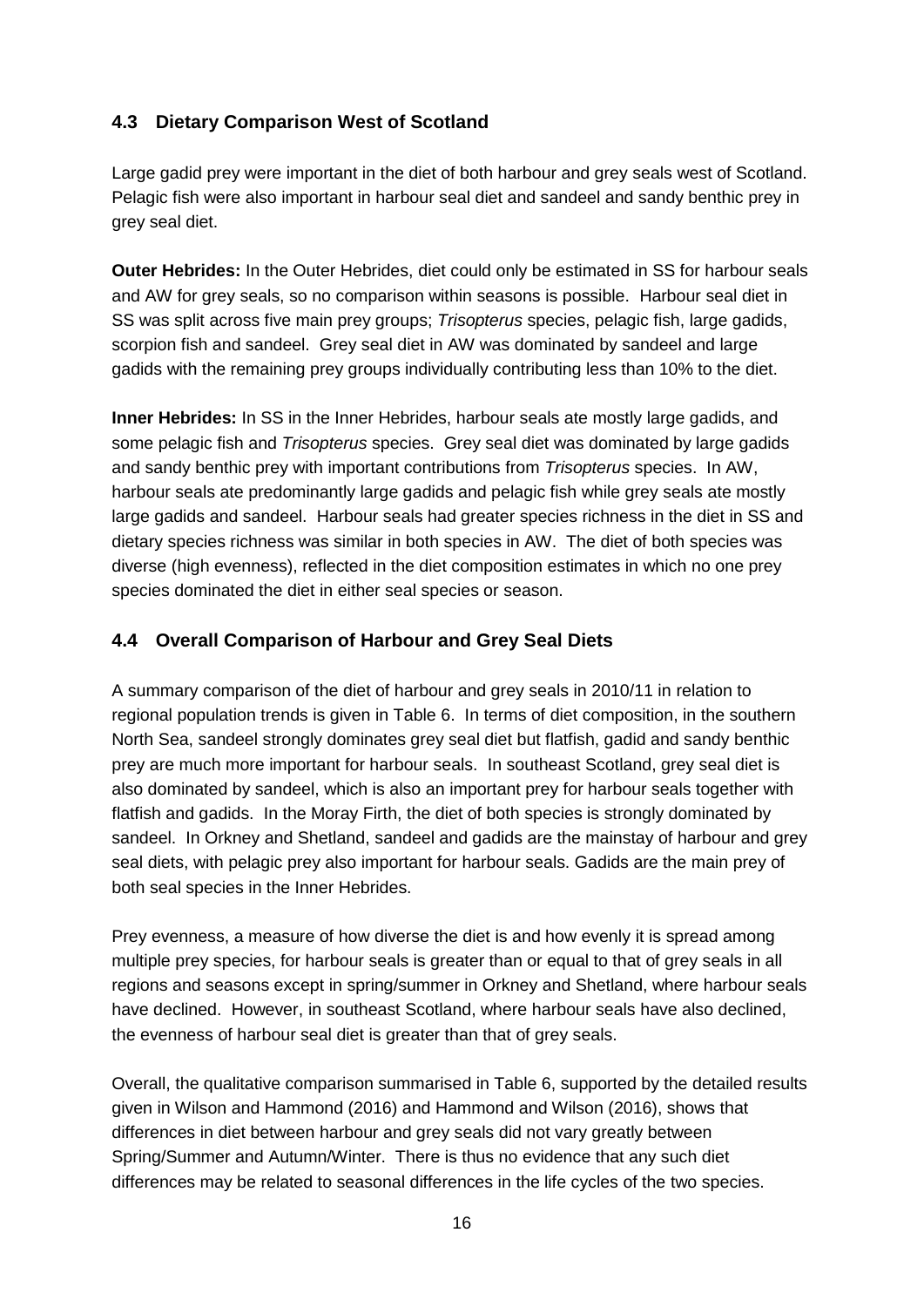## **Table 4**

Harbour and grey seal diet listed according to prey group for each region and season, expressed as the percentage of each prey group in the diet by weight.

| A) Southern North Sea |                        |      |                        |      |  |  |
|-----------------------|------------------------|------|------------------------|------|--|--|
|                       | <b>Spring / Summer</b> |      | <b>Autumn / Winter</b> |      |  |  |
| Prey type             | <b>Harbour</b>         | Grey | <b>Harbour</b>         | Grey |  |  |
| Gadid                 | 3.8                    | 11.5 | 29.6                   | 11.0 |  |  |
| <b>Trisopterus</b>    | 1.1                    | 0.9  | 0.5                    | 0.2  |  |  |
| <b>Sandeel</b>        | 20.8                   | 70.6 | 6.5                    | 47.0 |  |  |
| <b>Flatfish</b>       | 29.0                   | 10.7 | 31.3                   | 10.0 |  |  |
| <b>Sandy benthic</b>  | 43.5                   | 4.4  | 18.7                   | 11.2 |  |  |
| <b>Scorpion fish</b>  | 1.0                    | 1.5  | 6.9                    | 19.6 |  |  |
| Pelagic               | 0.3                    | 0.0  | 3.5                    | 1.0  |  |  |
| <b>Salmonid</b>       | 0.0                    | 0.0  | 0.0                    | 0.0  |  |  |
| Cephalopod            | 0.0                    | 0.5  | 2.9                    | 0.0  |  |  |
| Other                 | 0.4                    | 0.1  | 0.2                    | 0.0  |  |  |

**A) Southern North Sea**

#### **B) Southeast Scotland**

|                      |                | <b>Spring / Summer</b> |                | <b>Autumn / Winter</b> |
|----------------------|----------------|------------------------|----------------|------------------------|
| Prey type            | <b>Harbour</b> | Grey                   | <b>Harbour</b> | Grey                   |
| Gadid                | 10.3           | 1.7                    | 16.9           | 13.7                   |
| <b>Trisopterus</b>   | 0.0            | 0.1                    | 0.0            | 0.4                    |
| <b>Sandeel</b>       | 44.5           | 89.1                   | 0.0            | 60.7                   |
| <b>Flatfish</b>      | 38.7           | 6.3                    | 49.7           | 12.5                   |
| <b>Sandy benthic</b> | 0.0            | 1.0                    | 5.9            | 1.1                    |
| <b>Scorpion fish</b> | 0.0            | 0.6                    | 1.3            | 8.3                    |
| Pelagic              | 1.0            | 1.0                    | 13.4           | 2.1                    |
| <b>Salmonid</b>      | 1.4            | 0.0                    | 0.2            | 0.0                    |
| Cephalopod           | 4.2            | 0.2                    | 11.4           | 0.5                    |
| Other                | 0.0            | 0.0                    | 1.3            | 0.7                    |
| C) Moray Firth       |                |                        |                |                        |

|                      |                | <b>Spring / Summer</b> |                | <b>Autumn / Winter</b> |
|----------------------|----------------|------------------------|----------------|------------------------|
| Prey type            | <b>Harbour</b> | Grey                   | <b>Harbour</b> | Grey                   |
| Gadid                | 2.2            | 0.2                    | 5.9            | 11.6                   |
| <b>Trisopterus</b>   | 0.0            | 0.0                    | 0.2            | 0.5                    |
| <b>Sandeel</b>       | 67.1           | 97.6                   | 72.7           | 75.6                   |
| <b>Flatfish</b>      | 24.5           | 1.1                    | 7.6            | 4.1                    |
| Sandy benthic        | 0.1            | 0.1                    | 1.0            | 1.8                    |
| <b>Scorpion fish</b> | 2.3            | 0.0                    | 3.4            | 6.0                    |
| Pelagic              | 1.6            | 0.7                    | 5.1            | 0.1                    |
| <b>Salmonid</b>      | 0.5            | 0.0                    | 3.0            | 0.0                    |
| Cephalopod           | 1.7            | 0.0                    | 0.5            | 0.1                    |
| Other                | 0.1            | 0.2                    | 0.5            | 0.1                    |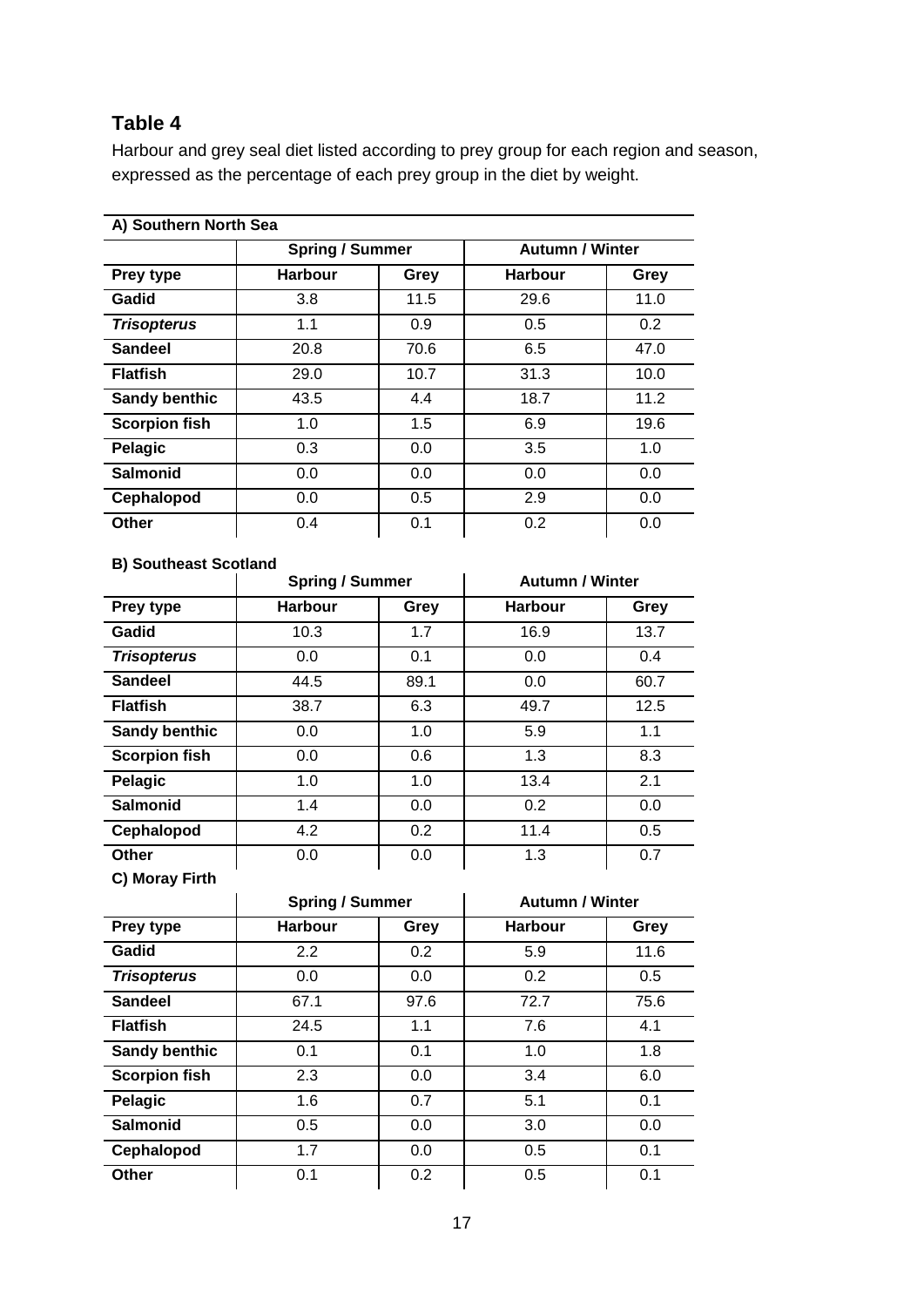| D) Orkney            |                        |      |                        |      |  |
|----------------------|------------------------|------|------------------------|------|--|
|                      | <b>Spring / Summer</b> |      | <b>Autumn / Winter</b> |      |  |
| Prey type            | <b>Harbour</b>         | Grey | <b>Harbour</b>         | Grey |  |
| Gadid                | 30.8                   | 42.3 | 39.2                   | 34.0 |  |
| <b>Trisopterus</b>   | 1.1                    | 11.4 | 0.2                    | 3.6  |  |
| <b>Sandeel</b>       | 53.2                   | 21.9 | 17.6                   | 34.3 |  |
| <b>Flatfish</b>      | 6.0                    | 3.6  | 6.1                    | 8.3  |  |
| <b>Sandy benthic</b> | 1.1                    | 2.5  | 3.4                    | 2.0  |  |
| <b>Scorpion fish</b> | 2.8                    | 8.8  | 0.2                    | 10.1 |  |
| Pelagic              | 4.4                    | 5.3  | 30.9                   | 4.1  |  |
| <b>Salmonid</b>      | 0.0                    | 0.0  | 0.0                    | 0.0  |  |
| Cephalopod           | 0.4                    | 2.3  | 1.8                    | 3.4  |  |
| Other                | 0.3                    | 1.9  | 0.6                    | 0.3  |  |

| E) Shetland          |                        |      |                        |      |  |  |
|----------------------|------------------------|------|------------------------|------|--|--|
|                      | <b>Spring / Summer</b> |      | <b>Autumn / Winter</b> |      |  |  |
| Prey type            | <b>Harbour</b>         | Grey | <b>Harbour</b>         | Grey |  |  |
| Gadid                | 23.9                   | 35.3 | 27.6                   | 31.9 |  |  |
| <b>Trisopterus</b>   | 8.6                    | 4.5  | 5.9                    | 3.0  |  |  |
| <b>Sandeel</b>       | 23.7                   | 18.8 | 31.5                   | 33.3 |  |  |
| <b>Flatfish</b>      | 1.3                    | 6.5  | 3.9                    | 5.4  |  |  |
| <b>Sandy benthic</b> | 10.1                   | 0.3  | 0.9                    | 11.5 |  |  |
| <b>Scorpion fish</b> | 0.0                    | 33.6 | 0.0                    | 6.0  |  |  |
| Pelagic              | 31.4                   | 0.0  | 20.0                   | 1.9  |  |  |
| <b>Salmonid</b>      | 0.0                    | 0.0  | 0.0                    | 1.4  |  |  |
| Cephalopod           | 0.9                    | 0.9  | 0.2                    | 1.9  |  |  |
| Other                | 0.0                    | 0.0  | 10.0                   | 3.6  |  |  |

## **F) Outer Hebrides**

|                      | <b>Spring / Summer</b> |      | <b>Autumn / Winter</b> |      |
|----------------------|------------------------|------|------------------------|------|
| Prey type            | <b>Harbour</b>         | Grey | <b>Harbour</b>         | Grey |
| Gadid                | 17.2                   |      |                        | 32.4 |
| <b>Trisopterus</b>   | 24.5                   |      |                        | 6.8  |
| <b>Sandeel</b>       | 13.1                   |      |                        | 38.2 |
| <b>Flatfish</b>      | 2.0                    |      |                        | 6.6  |
| <b>Sandy benthic</b> | 2.8                    |      |                        | 3.5  |
| <b>Scorpion fish</b> | 16.2                   |      |                        | 0.5  |
| Pelagic              | 20.3                   |      |                        | 3.9  |
| <b>Salmonid</b>      | 0.0                    |      |                        | 0.0  |
| Cephalopod           | 3.8                    |      |                        | 3.3  |
| Other                | 0.3                    |      |                        | 4.8  |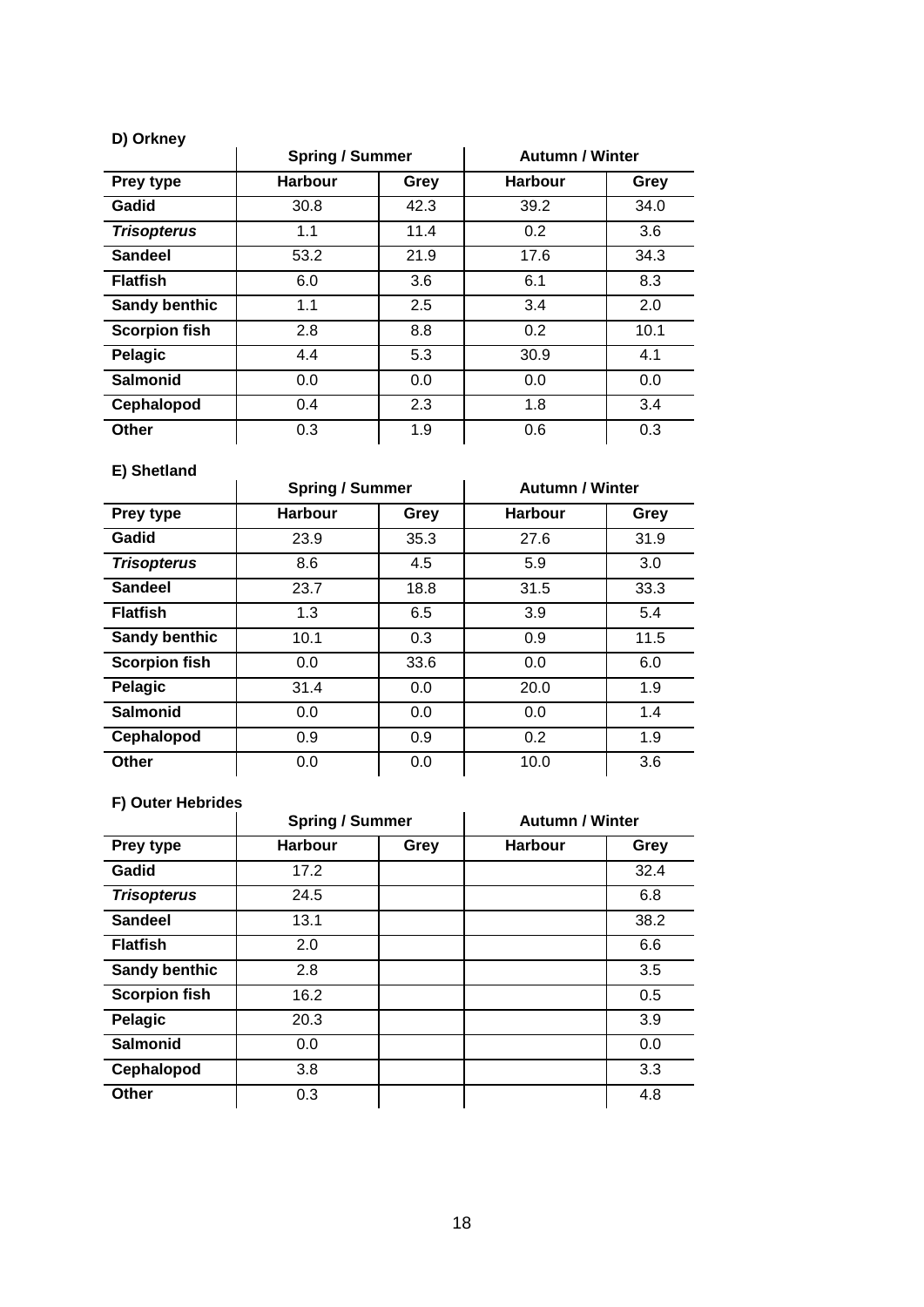|                      | <b>Spring / Summer</b> |      | <b>Autumn / Winter</b> |      |
|----------------------|------------------------|------|------------------------|------|
| Prey type            | <b>Harbour</b>         | Grey | <b>Harbour</b>         | Grey |
| Gadid                | 54.5                   | 38.2 | 35.0                   | 32.4 |
| <b>Trisopterus</b>   | 14.0                   | 14.6 | 8.2                    | 7.6  |
| <b>Sandeel</b>       | 3.2                    | 8.0  | 4.2                    | 22.2 |
| <b>Flatfish</b>      | 2.7                    | 3.1  | 5.0                    | 8.3  |
| <b>Sandy benthic</b> | 3.8                    | 32.0 | 15.7                   | 11.2 |
| <b>Scorpion fish</b> | 3.0                    | 0.0  | 1.6                    | 4.9  |
| Pelagic              | 16.5                   | 2.8  | 28.8                   | 1.0  |
| <b>Salmonid</b>      | 0.1                    | 0.0  | 0.0                    | 0.0  |
| Cephalopod           | 2.2                    | 1.2  | 1.0                    | 4.0  |
| Other                | 0.1                    | 0.0  | 0.4                    | 8.3  |

#### **G) Inner Hebrides**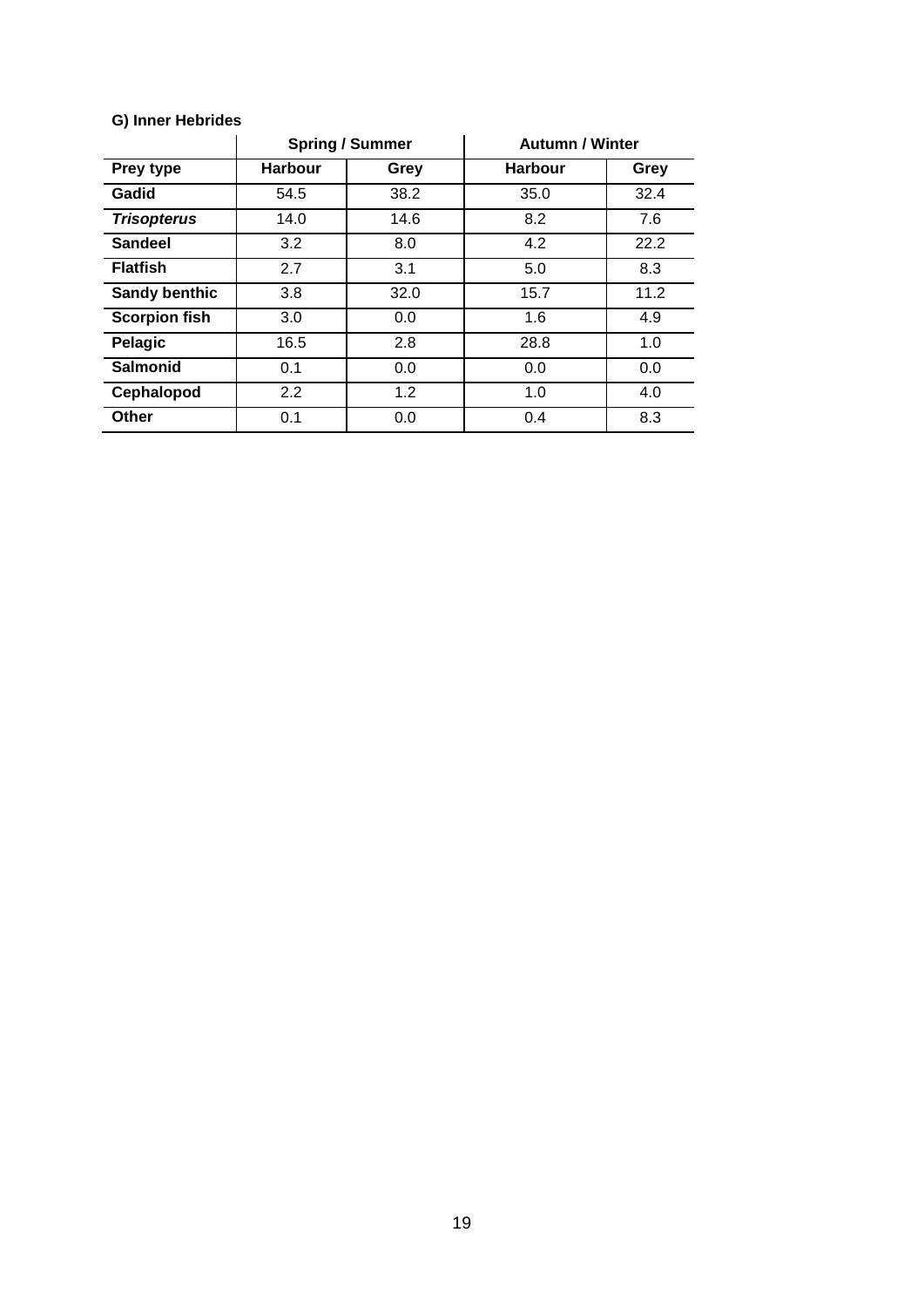## **Table 5**

Number of scats containing hard prey remains, observed and rarefied species richness, and species evenness. Data were rarefied within region/season combinations, so comparisons of species richness or evenness should only be made between seal species within seasons, not across regions, or across seasons within a region.

#### **A) Southern North Sea**

|               | No. scats | <b>Observed No.</b><br>prey species | <b>Species richness</b><br>(S) | <b>Species Evenness (PIE)</b> |
|---------------|-----------|-------------------------------------|--------------------------------|-------------------------------|
| Spring/Summer |           |                                     |                                |                               |
| Harbour seal  | 145       | 26                                  | 21                             | 0.77                          |
| Grey seal     | 86        | 28                                  | 24                             | 0.14                          |
| Autumn/Winter |           |                                     |                                |                               |
| Harbour seal  | 143       | 29                                  | 23                             | 0.81                          |
| Grey seal     | 75        | 24                                  | 22                             | 0.30                          |

#### **B) South east Scotland**

|               | No. scats | Observed No.<br>prey species | <b>Species richness</b><br>(S) | <b>Species Evenness (PIE)</b> |
|---------------|-----------|------------------------------|--------------------------------|-------------------------------|
| Spring/Summer |           |                              |                                |                               |
| Harbour seal  | 22        | 12                           | 10                             | 0.38                          |
| Grey seal     | 107       | 18                           | 8                              | 0.04                          |
| Autumn/Winter |           |                              |                                |                               |
| Harbour seal  | 17        | 22                           | 19                             | 0.51                          |
| Grey seal     | 162       | 31                           | 14                             | 0.24                          |

#### **C) Moray Firth**

|               | No. scats | <b>Observed No.</b><br>prey species | <b>Species richness</b><br>(S) | <b>Species Evenness (PIE)</b> |
|---------------|-----------|-------------------------------------|--------------------------------|-------------------------------|
| Spring/Summer |           |                                     |                                |                               |
| Harbour seal  | 192       | 28                                  | 14                             | 0.10                          |
| Grey seal     | 29        | 10                                  | 9                              | 0.01                          |
| Autumn/Winter |           |                                     |                                |                               |
| Harbour seal  | 73        | 21                                  | 18                             | 0.12                          |
| Grey seal     | 90        | 32                                  | 27                             | 0.07                          |

#### **D) Orkney**

|               | No. scats | Observed No.<br>prey species | <b>Species richness</b><br>(S) | <b>Species Evenness (PIE)</b> |
|---------------|-----------|------------------------------|--------------------------------|-------------------------------|
| Spring/Summer |           |                              |                                |                               |
| Harbour seal  | 140       | 34                           | 24                             | 0.30                          |
| Grey seal     | 57        | 35                           | 31                             | 0.71                          |
| Autumn/Winter |           |                              |                                |                               |
| Harbour seal  | 117       | 25                           | 23                             | 0.41                          |
| Grey seal     | 563       | 61                           | 42                             | 0.57                          |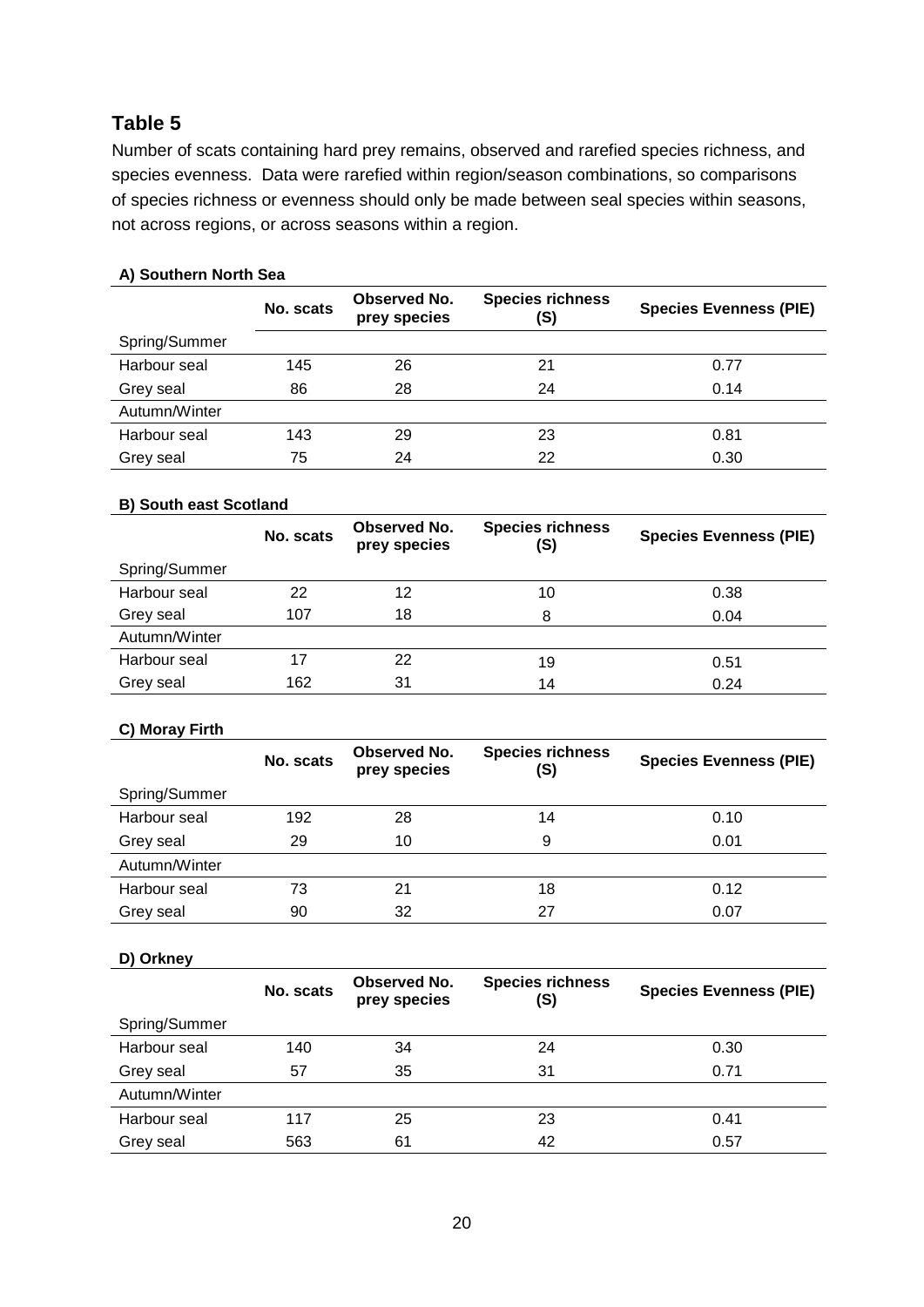#### **E) Shetland**

|               | No. scats | <b>Observed No.</b><br>prey species | <b>Species richness</b><br>(S) | <b>Species Evenness (PIE)</b> |
|---------------|-----------|-------------------------------------|--------------------------------|-------------------------------|
| Spring/Summer |           |                                     |                                |                               |
| Harbour seal  | 75        | 25                                  | 17                             | 0.54                          |
| Grey seal     | 45        | 24                                  | 20                             | 0.77                          |
| Autumn/Winter |           |                                     |                                |                               |
| Harbour seal  | 111       | 24                                  | 21                             | 0.45                          |
| Grey seal     | 206       | 47                                  | 40                             | 0.56                          |

#### **F) Outer Hebrides**

|               | No. scats | Observed No.<br>prey species | <b>Species richness</b><br>(S) | <b>Species Evenness (PIE)</b> |
|---------------|-----------|------------------------------|--------------------------------|-------------------------------|
| Spring/Summer |           |                              |                                |                               |
| Harbour seal  | 99        | 22                           | 20                             | 0.73                          |
| Autumn/Winter |           |                              |                                |                               |
| Grey seal     | 274       | 46                           | 41                             | 0.46                          |

#### **G) Inner Hebrides**

|               | No. scats | Observed No.<br>prey species | <b>Species richness</b><br>(S) | <b>Species Evenness (PIE)</b> |
|---------------|-----------|------------------------------|--------------------------------|-------------------------------|
| Spring/Summer |           |                              |                                |                               |
| Harbour seal  | 438       | 49                           | 19                             | 0.82                          |
| Grey seal     | 18        | 13                           | 11                             | 0.82                          |
| Autumn/Winter |           |                              |                                |                               |
| Harbour seal  | 391       | 52                           | 46                             | 0.87                          |
| Grey seal     | 314       | 53                           | 49                             | 0.77                          |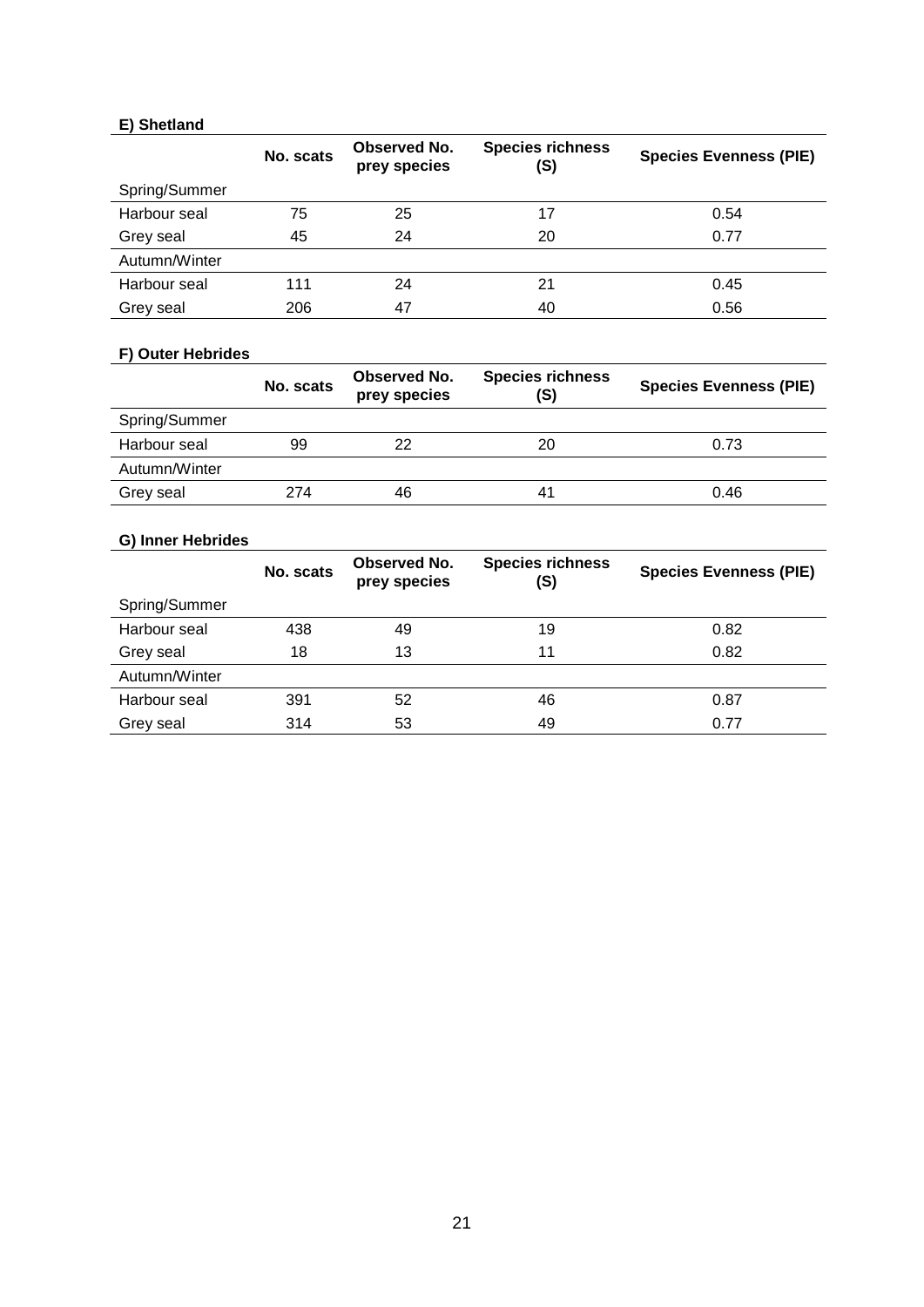**Table 6:** Summary comparison table of harbour and grey seal diets. Harbour seals are annotated as Pv and grey seals as Hg. Trend displays the population trajectory of seals in each region [\(SCOS, 2013\)](file:///C:/Users/ljw33/Documents/THESIS/A-thesis%20compiled-v21-corrections-v3.docx%23_ENREF_337):  $\bar{\lambda}$  = population increasing, -- = population stable and  $\bar{\lambda}$  = population declining. SS = spring/summer; AW = autumn/winter. For species evenness: H = high (PIE > 0.75),  $-$  = intermediate (PIE = 0.3-0.75) and L = low (PIE < 0.3). Under Diet composition, prey groups are listed in order of dominance and include those that together comprise at least two-thirds of the diet, by weight. Strongly dominant prey are in bold.

|                          | <b>Evenness</b>          |                         |           | <b>Diet composition</b>                    |                                                         |                                        |                                       |                                   |
|--------------------------|--------------------------|-------------------------|-----------|--------------------------------------------|---------------------------------------------------------|----------------------------------------|---------------------------------------|-----------------------------------|
|                          | <b>Trend</b>             |                         | <b>SS</b> | <b>AW</b>                                  | SS                                                      |                                        | <b>AW</b>                             |                                   |
| <b>Region</b>            | Pv                       | Hg                      | Pv<br>Hg  | Hg<br>Pv                                   | Pv                                                      | Hg                                     | P <sub>V</sub>                        | Hg                                |
| Southern<br>North Sea    | $\overline{\mathbf{z}}$  | $\overline{\mathbf{z}}$ | H > L     | H > L                                      | sandy<br>benthic<br>flatfish                            | sandeel                                | flatfish<br>gadid<br>sandy<br>benthic | sandeel<br>scorpion fish          |
| <b>SE Scotland</b>       | $\overline{\phantom{0}}$ | $\overline{\mathbf{z}}$ | -- > L    | $\mathord{\rightarrow}$ $\mathord{\vdash}$ | sandeel<br>flatfish                                     | sandeel                                | flatfish<br>gadid                     | sandeel<br>gadid                  |
| Moray Firth              | $\overline{\mathbf{z}}$  | $\overline{\mathbf{z}}$ | $L = L$   | $L = L$                                    | sandeel                                                 | sandeel                                | sandeel                               | sandeel                           |
| Orkney                   | N                        |                         | L < --    |                                            | sandeel<br>gadid                                        | gadid<br>sandeel<br><b>Trisopterus</b> | gadid<br>pelagic                      | sandeel<br>gadid                  |
| Shetland                 | $\overline{\mathbf{z}}$  |                         | $-$ < H   |                                            | pelagic<br>gadid<br>sandeel                             | gadid<br>scorpion fish                 | sandeel<br>gadid<br>pelagic           | sandeel<br>gadid<br>sandy benthic |
| Outer<br><b>Hebrides</b> | $\overline{\mathbf{z}}$  | m.                      |           |                                            | <b>Trisopterus</b><br>pelagic<br>gadid<br>scorpion fish |                                        |                                       | sandeel<br>gadid                  |
| Inner<br><b>Hebrides</b> | ۰.                       |                         | $H = H$   | $H = H$                                    | gadid<br>pelagic                                        | gadid<br>sandy<br>benthic              | gadid<br>pelagic<br>sandy<br>benthic  | gadid<br>sandeel<br>sandy benthic |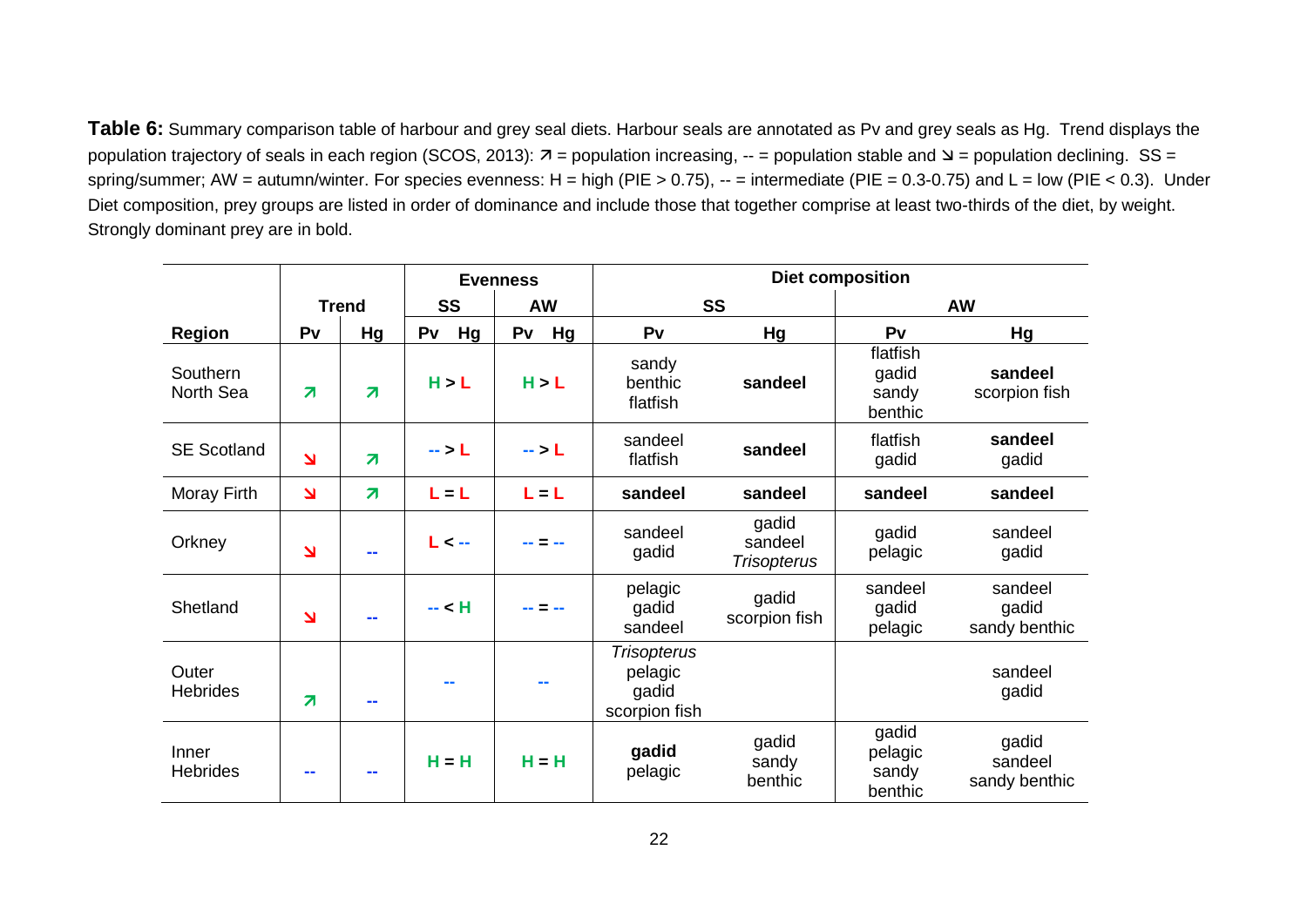## <span id="page-27-0"></span>**5 Discussion**

The overall aim of this study was to compare harbour and grey seal diets in the context of regional variation in recent trends in population size. The population of grey seals around Britain as a whole is three times greater than that of harbour seals (SCOS, 2013) but there is considerable regional variation in population size and trend. Grey seals are increasing in the North Sea but are stable elsewhere. Harbour seals are increasing in the southern North Sea, decreasing in southeast Scotland, Moray Firth, Orkney and Shetland, and approximately stable west of Scotland. Table 6 summarises these regional trends as context for comparing regional variation in diet composition and evenness.

Our results show clearly that some prey are, and in some cases remain, more important in the diet than others. Sandeel and large gadids have been important prey groups in the diet of grey seals for the last three decades (Hammond and Grellier 2006, Hammond and Harris 2006, Hammond and Wilson 2016). These prey are also important in the diet of harbour seals around Britain (Wilson and Hammond 2016) and were previously, as shown in earlier studies (Pierce *et al.* 1991, Thompson *et al.* 1996, Tollit and Thompson 1996, Tollit *et al.* 1997, Brown and Pierce 1997, 1998, Hall *et al.* 1998, Brown *et al.* 2001, Pierce and Santos 2003, Sharples *et al.* 2009). It is, therefore, relevant to consider these two prey groups in more detail in the context of how the diets of harbour and grey seals vary seasonally and over time.

## <span id="page-27-1"></span>**5.1 Regional Variation in Major Prey in Harbour and Grey Seal Diet**

#### <span id="page-27-2"></span>**5.1.1 Sandeel in the North Sea and Northern Isles**

Sandeel is an important prey of many marine predators including large gadids, seabirds and mammals (Harwood and Croxall 1988). Around Britain, the majority of sandeel stock biomass is in the central and southern North Sea (ICES 2012); however, sandeel are also found in abundance around Orkney and Shetland, and in the north east and north west of the Outer Hebrides (SNH 2014). Fish assemblages in the North Sea have changed markedly in recent decades because of large scale fisheries removals and the influence of decadal scale oceanic changes (Heath 2005, Christensen and Richardson 2008). In particular, sandeel biomass in the northern and central North Sea has declined (ICES Advice 2015) and seabird breeding failure in the north west North Sea has been linked to a reduction in the availability of sandeel (Wanless *et al.* 2004) and to reduced sandeel recruitment in warm winters (Frederiksen *et al.* 2004). In contrast, sandeel biomass has increased in the southern North Sea since 2000 (ICES Advice 2015).

Overall, the results presented in Hammond and Wilson (2016) and Wilson and Hammond (2016) show that sandeel remains an important prey for both grey and harbour seals in the North Sea and Northern Isles but is much less important and one of several prey types contributing to varied diets west of Scotland.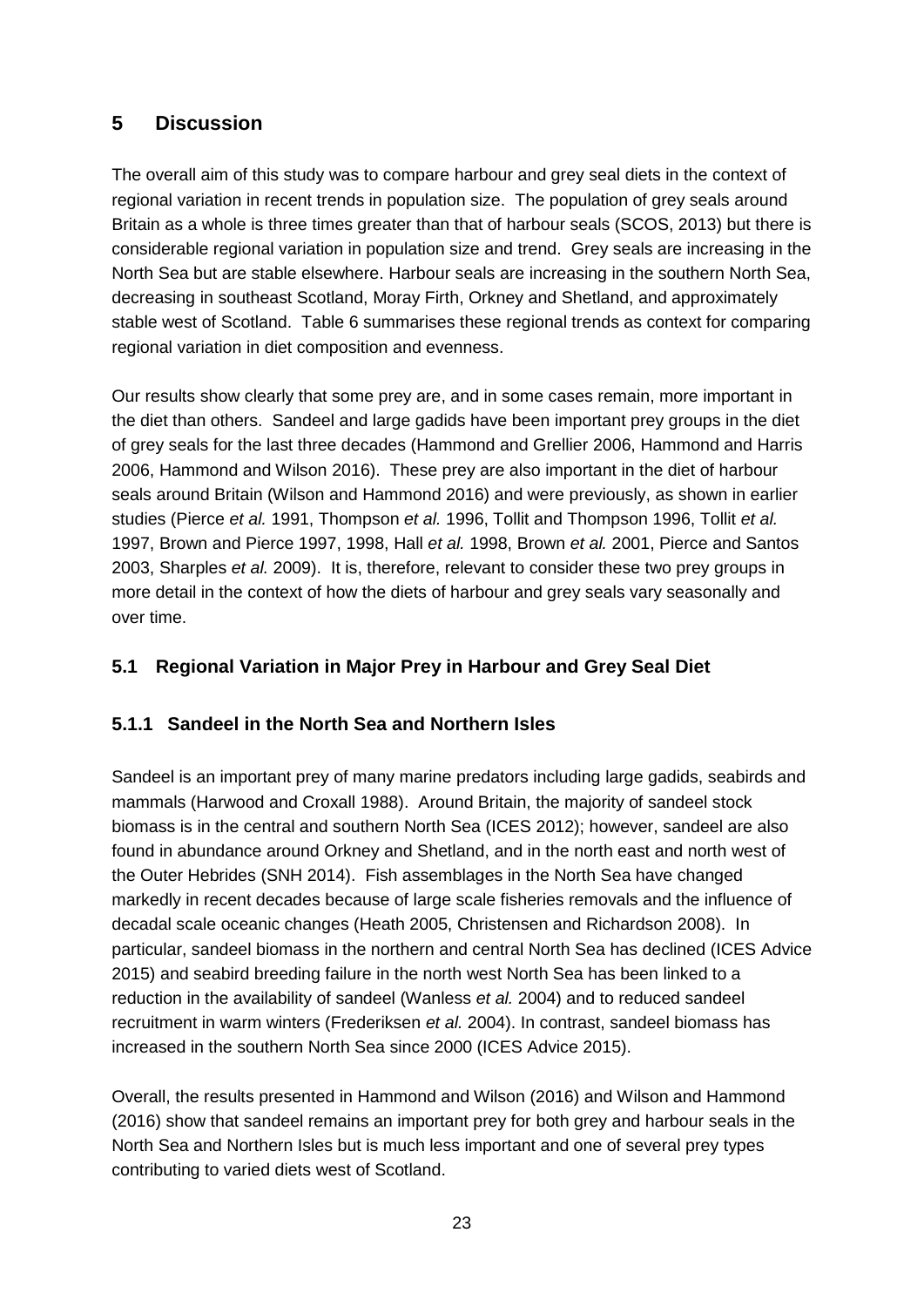Sandeel has increased in importance in the diet of both harbour and grey seals in the southern North Sea, where both seal species are increasing, and it has increased in the diet of grey seals in the central North Sea, where they are increasing (Hall *et al*. 1998; Hammond and Grellier 2006, Hammond and Wilson 2016, Wilson and Hammond 2016). Sandeel has remained consistently important in the diet of harbour seals in the Moray Firth (Pierce *et al.* 1991, Wilson and Hammond 2016), where numbers have declined. However, in southeast Scotland, where harbour seals numbers have declined sharply, the importance of sandeel in their diet has decreased, while that of flatfish has increased (Sharples *et al.* 2009, Wilson and Hammond 2016).

In Orkney and Shetland, where grey seal populations are stable, the proportion of sandeel in their diet has declined (Hammond and Grellier 2006, Hammond and Harris 2006, Hammond and Wilson 2016). It is difficult to infer changes in the importance of sandeel in the diet of harbour seals, which have declined in these regions, because previous studies either did not account for complete digestion of otoliths (Brown and Pierce 1997, 1998, Brown *et al.* 2001) or did not estimate percentage diet composition (Pierce *et al.* 1990). However, it is likely that the contribution of sandeel to the diet has declined in harbour seals in Shetland, particularly in spring and summer (Wilson and Hammond 2016).

Although there are gaps in the relevant information, a general pattern emerges from these results, as described in Wilson and Hammond 2016). In regions where harbour seals have declined (northern and eastern Scotland) sandeel stocks have also declined and, although their contribution to the diet has declined, they remain an important component. In regions where harbour seals have not declined (west coast of Scotland, southern North Sea), sandeel were and remain unimportant in the diet and, in the southern North Sea, sandeel stocks have increased. Grey seal populations are stable or increasing regardless of the importance of sandeel in the diet.

Overall, the diet of harbour seals is less diverse and at least partially reliant on declining sandeel stocks in regions where population declines have been observed, and is more diverse and not reliant on sandeels in regions where population declines have not been observed. A tentative conclusion is that declines in harbour seal abundance in northern regions may be linked to a decline in the abundance of sandeels.

#### <span id="page-28-0"></span>**5.1.2 Large Gadids West and North of Scotland**

Large gadid fish have been heavily exploited for human consumption world-wide and the seas around Britain are no exception. The main demersal fisheries around Scotland are for cod, haddock, whiting and saithe. In 2002, the west of Scotland cod and whiting stocks were considered to be outside safe biological limits, as was the haddock stock to the west and north of Scotland (Gordon *et al.* 2002). In the same year, cod, whiting and haddock were shown to be major components of grey seal diet in the Western Isles, with the likelihood that grey seals may be inflicting significant predation mortality on cod stocks (Hammond and Harris 2006).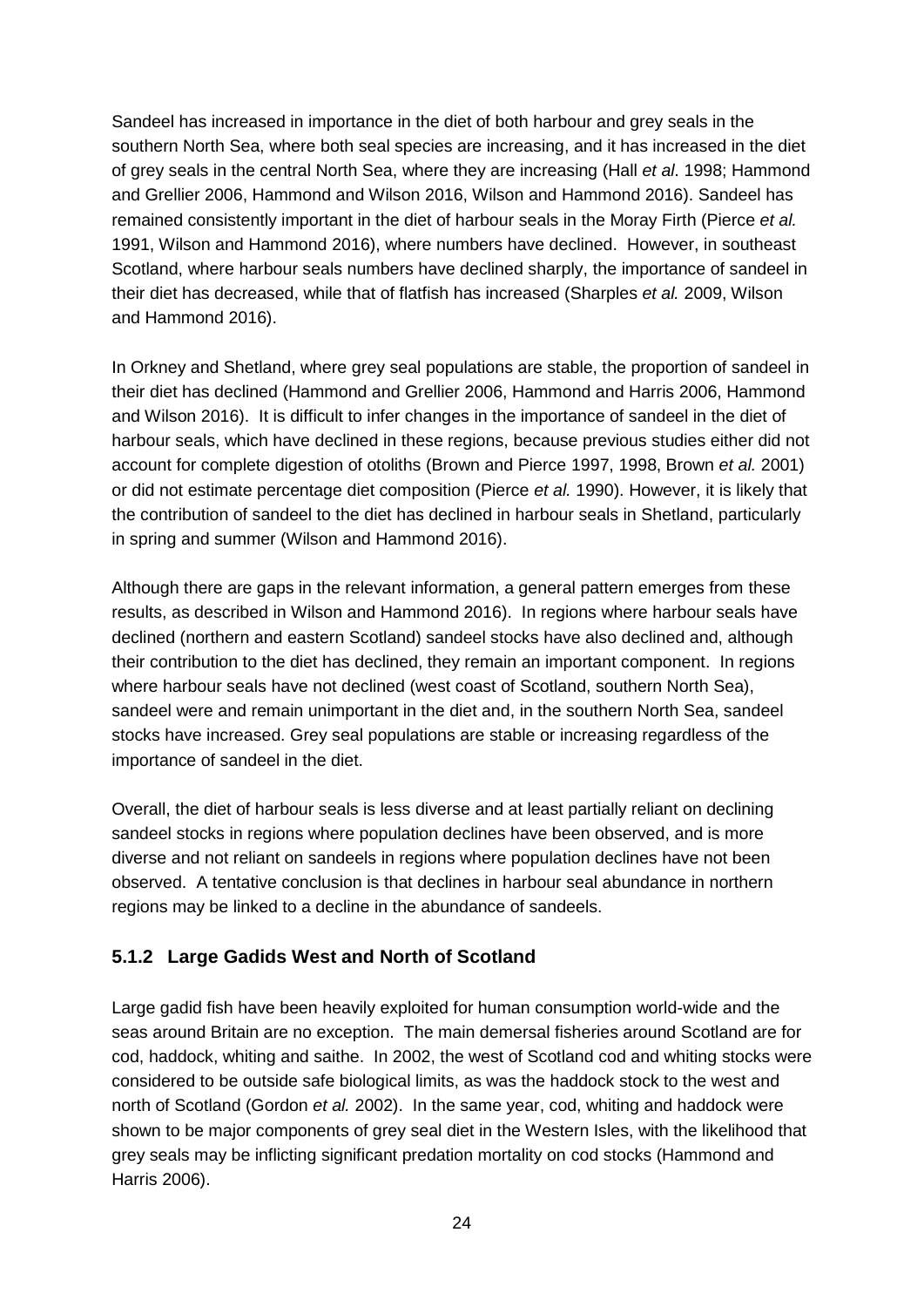The results show that these species of large gadids are important prey for both grey and harbour seals in the Northern Isles and west of Scotland. This is especially so in the Inner Hebrides, where the diet of both seal species was dominated by large gadid prey, although not by any particular species. In the Outer Hebrides, large gadids were equally as important as sandeel in the diet of grey seals but were part of a diverse diet for harbour seals. Populations of harbour and grey seals are stable west of Scotland.

In the Northern Isles, grey seals are also stable but the diet has shifted from being heavily dominated by sandeel in 1985 and 2002 to one in which large gadids play a more important role (Hammond and Grellier 2006, Hammond and Wilson 2016). Gadids are also an important part of harbour seal diet in both Orkney and Shetland, where harbour seal populations have declined. The importance of gadids in the diet of harbour seals and their increased importance in the diet of grey seals may be linked to the declines in sandeel in the northern North Sea and Northern Isles.

#### <span id="page-29-0"></span>**5.2 The Bigger Picture**

Generally speaking, the overall increase in the numbers of seals in British waters (SCOS 2013) and the historically low stock levels of some of their main prey species (ICES Advice 2015) suggests that competition among individuals of the same seal species (intra-specific competition) and/or between seal species (inter-specific competition) for fewer such prey could be occurring. The results show that there has been a general increase in noncommercial prey species in the diet of grey seals over the last 30 years (Hammond and Grellier 2006, Hammond and Harris 2006, Hammond and Wilson 2016) and that these prey, including sandy benthic species and scorpion fish, are also a major part of current harbour seal diet in some regions (Wilson and Hammond 2016). Both grey and harbour seals consume a wide variety of prey and they may have responded to the changing prey field around Britain by consuming more of those species that have become more available relative to other species that have declined.

Measures of diet provide information on the types and relative amounts of prey consumed. They do not provide information on the acquisition of prey leading to that diet. Information on diet alone is insufficient to determine whether changes in the relative abundance and availability of prey may have led to changes in the ability of seals to meet their nutritional requirements, including any influence of competition. Studies on the foraging behaviour of seals in relation to local prey distribution and abundance are required to explore, for example, whether there is regional variation in the amount of energy that seals expend foraging in relation to prey availability.

Regional and seasonal variation in seal diet must be strongly influenced by the distribution and abundance of potential prey. At an appropriate regional/seasonal level, harbour and grey seals effectively share a common prey field, so differences in diet are likely to be most influenced by differences in their life cycles and their foraging behaviour/distribution in relation to this prey field. There was no clear evidence of seasonal variation in differences in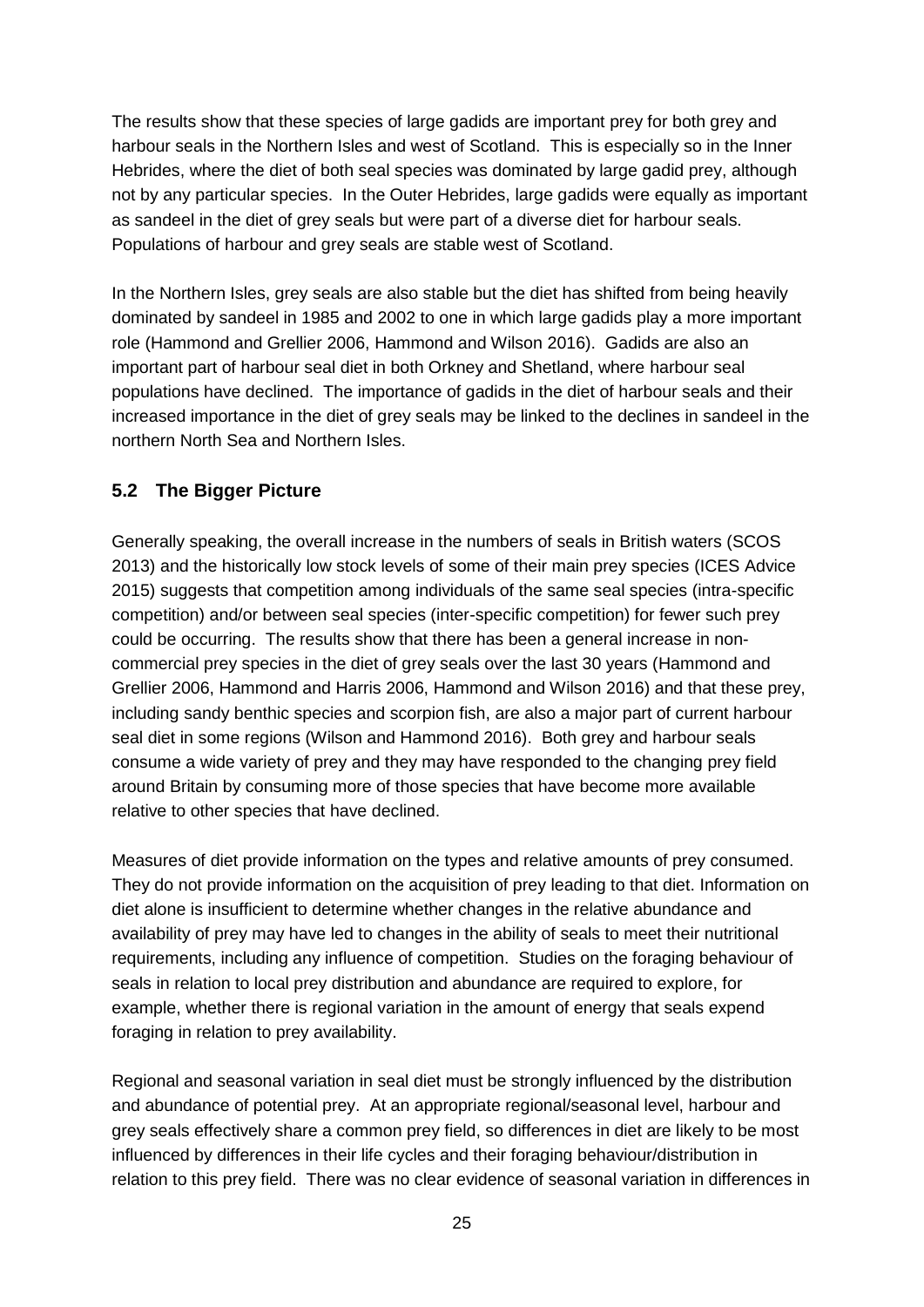diet between grey and harbour seals that may be related to the different life cycles of these two species. Information on the distribution and abundance of prey that are also fished commercially is available at a relatively large spatial and temporal scale from ICES stock assessment work. However, such information is mostly lacking at spatial and temporal resolutions likely to be important to foraging seals.

Information on foraging distribution of harbour and grey seals around Britain is quite good when viewed over a large spatial and temporal scale but the source data are patchy in time and space limiting the ability to investigate fine scale variation in time and space (Matthiopoulos *et al.* 2004, Sharples *et al*. 2012, Russell *et al*. 2013, 2015, Jones *et al*. 2015). This lack of sufficiently detailed data means that it is currently not possible to link differences in the diet of harbour and grey seals to differences in their foraging distributions as influenced by the distribution of their prey.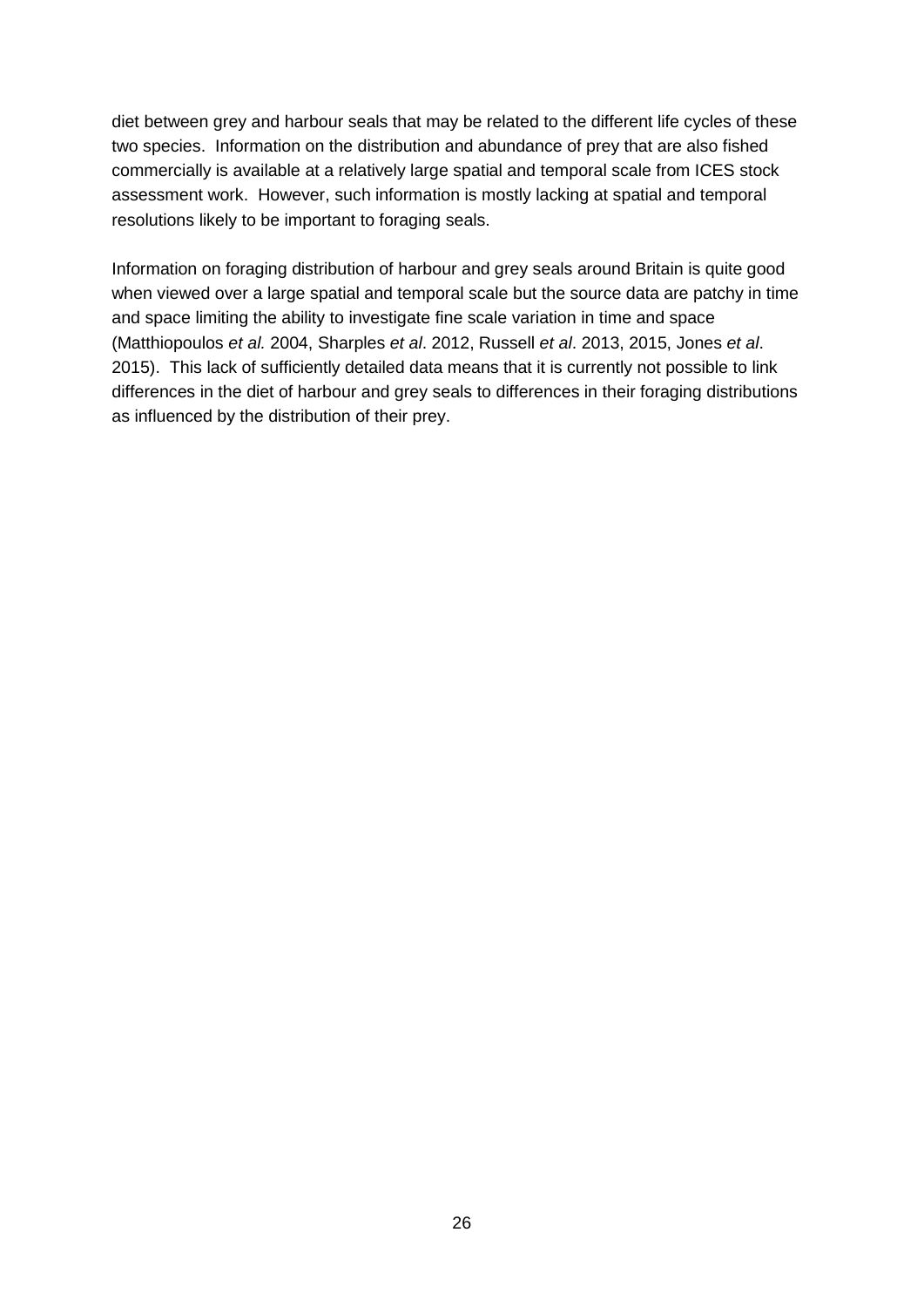## <span id="page-31-0"></span>**6 References**

Baxter, J. M., Boyd, I., Cox, M., Donald, A. E., Malcolm, S. J., Miles, H., Miller, B. and Moffat, C. F. (2011). Scotland's Marine Atlas: Information for the national marine plan. Marine Scotland, Edinburgh.

Bonner, W. N. (1972). The grey and common seal in European waters. In: *Oceanography and Marine Biology. An Annual Review* (Barnes, H., ed.), pp. 461-507. Boyd, I. and Croxall, J. P. (1996). Dive durations in pinnipeds and seabirds. *Canadian Journal of Zoology* **74**, 1696-1705.

Brown, E. and Pierce, G. (1997). Diet of harbour seals at Mousa, Shetland, during the third quarter of 1994. *Journal of the Marine Biological Association of the United Kingdom* **77**, 539- 555.

Brown, E. G. and Pierce, G. J. (1998). Montly variation in the diet of harbour seals in inshore waters along the south east Shetland (UK) coastline. *Marine Ecology Progress Series* **167**, 275-289.

Brown, E. G., Pierce, G. J., Hislop, J. R. G. and Santos, M. B. (2001). Interannual variation in the summer diets of harbour seals *Phoca vitulina* at Mousa, Shetland (UK). *Journal of the Marine Biological Association of the United Kingdom* **81**, 325-337.

Christensen, J.T., and Richardson, K. (2008). Stable isotope evidence of long-term changes in the North Sea food web structure. *Marine Ecology Progress Series.* **368**, 1–8.

Frederiksen, M., Wanless, S., Harris, M.P., Rothery, P. and Wilson, L.J. (2004). The role of industrial fisheries and oceanographic change in the decline of North Sea black legged kittiwakes. *Journal of Applied Ecology.* **41**, 1129–1139.

Gordon, J. C. D., Magill, S., Sayer, S. and Barrington, J. (2002). DTI Strategic Environmental Assessment Area 7. SEA7: Fish and Fisheries. SAMS, Oban, UK.

Hall, A. J., Watkins, J. and Hammond, P. S. (1998). Seasonal variation in the diet of harbour seals in the south-western North Sea. *Marine Ecology Progress Series* **170**, 269-281.

Hammond, P. S. and Grellier, K. (2006). Grey seal diet composition and prey consumption in the North Sea. Final Report under project MF0319, Department for Environment Food and Rural Affairs, 54 pp.

Hammond, P. S. and Harris, R. N. (2006). Grey seal diet composition and prey consumption off western Scotland and Shetland. Final report to Scottish Executive Environment and Rural Affairs Department and Scottish Natural Heritage, 41pp.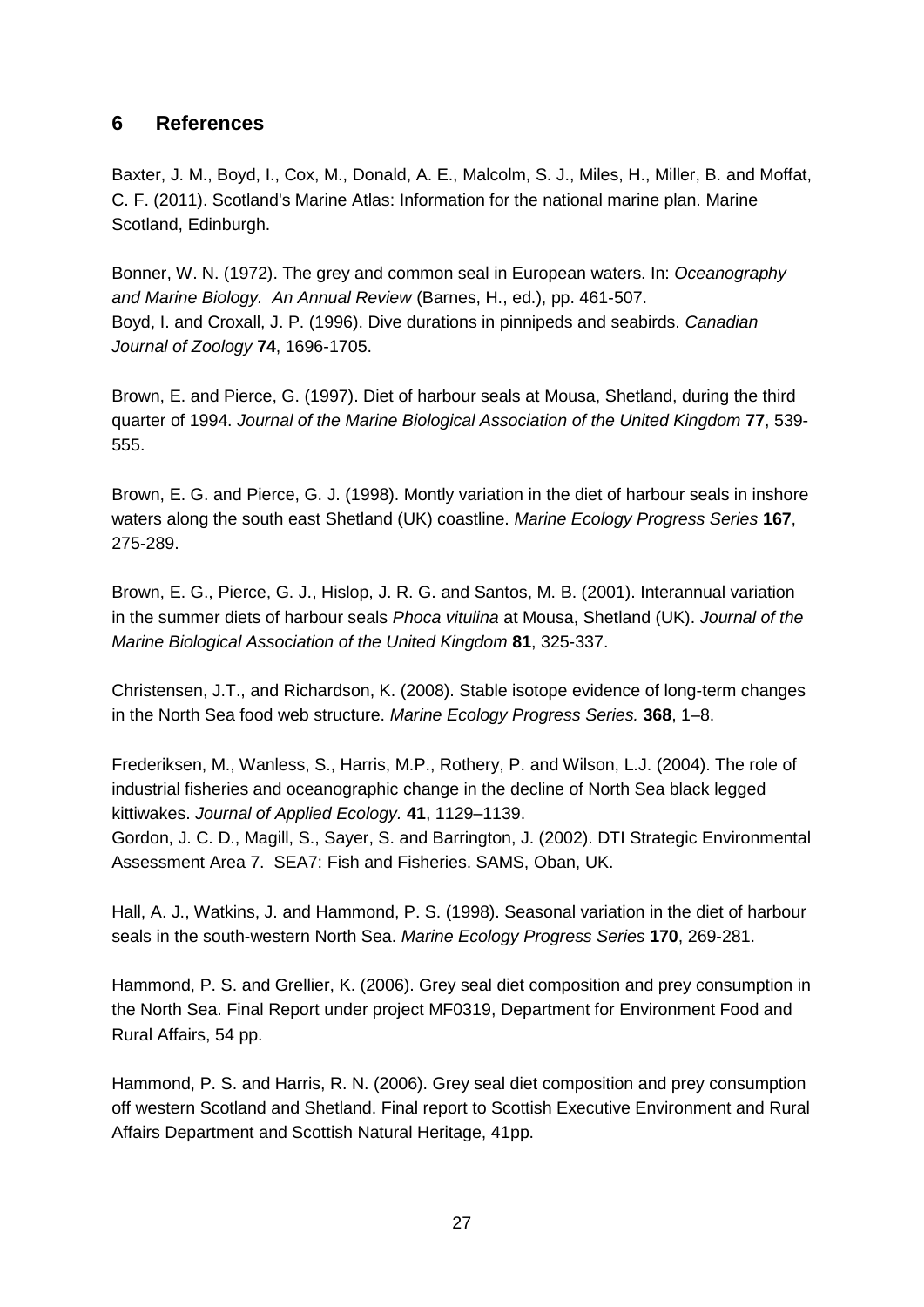Hammond, P.S. and Wilson, L.J. (2016). Grey seal diet composition and prey consumption. Sea Mammal Research Unit, Report to Scottish Government, no. CSD 3.3, St Andrews, 40pp.

Harwood, J. and Croxall, J. P. (1988). The assessment of competition between seals and commercial fisheries in the North Sea and the Antarctic. *Marine Mammal Science* **4**, 13-33.

Heath, M.R. (2005). Changes in the structure and function of the North Sea fish foodweb, 1973–2000, and the impacts of fishing and climate. *ICES Journal of Marine Science.* **62**, 847–868.

ICES (2012). Report of the Working Group on the Assessment of Demersal Stocks in the North Sea and Skagerrak (WGNSSK), ICES CM 2011/ACOM:13.. ICES Headquarters, Copenhagen, 1197pp.

ICES Advice (2015). http://www.ices.dk/community/advisory-process/Pages/Latest-Advice.aspx.

Jones, E. L., McConnell, B. J., Smout, S. C., Hammond, P. S., Duck, C. D., Morris, C. D., Thompson, D., Russell, D. J. F., Vincent, C., Cronin, M., Sharples, R. J. and Matthiopoulos, J. (2015). Patterns of space use in sympatric marine colonial predators reveals scales of spatial partitioning. *Marine Ecology Progress Series* **534**, 235–249.

Lonergan, M., Duck, C., Thompson, P. M., Mackey, B. L., Cunningham, L. and Boyd, I. L. (2007). Using sparse survey data to investigate the declining abundance of British harbour seals. *Journal of Zoology* **271**, 261-269.

Lowry, L. F., Frost, K. J., Hoep, J. M. and Delong, R. A. (2001). Movements of satellitetagged subadult and adult harbour seals in Prince William Sound, Alaska. *Marine Mammal Science* **17**, 835-861.

Matthiopoulos, J., McConnell, B., Duck, C. and Fedak, M. (2004). Using satellite telemetry and aerial counts to estimate space use by grey seals around the British Isles. *Journal of Applied Ecology* **41**, 476-491.

Pierce, G., Boyle, P. and Thompson, P. (1990). Diet selection by seals. In *The European Marine Biology Symposium: Trophic Relationships in the Marine Environment* (Barnes, M. and Gibson, R. N., eds.), Aberdeen University Press, Aberdeen, pp. 222-238.

Pierce, G. J., Miller, A., Thompson, P. M. and Hislop, J. R. G. (1991). Prey remains in grey seal (*Halichoerus grypus*) faeces from the Moray Firth, north-east Scotland. *Journal of Zoology* **224**, 337-341.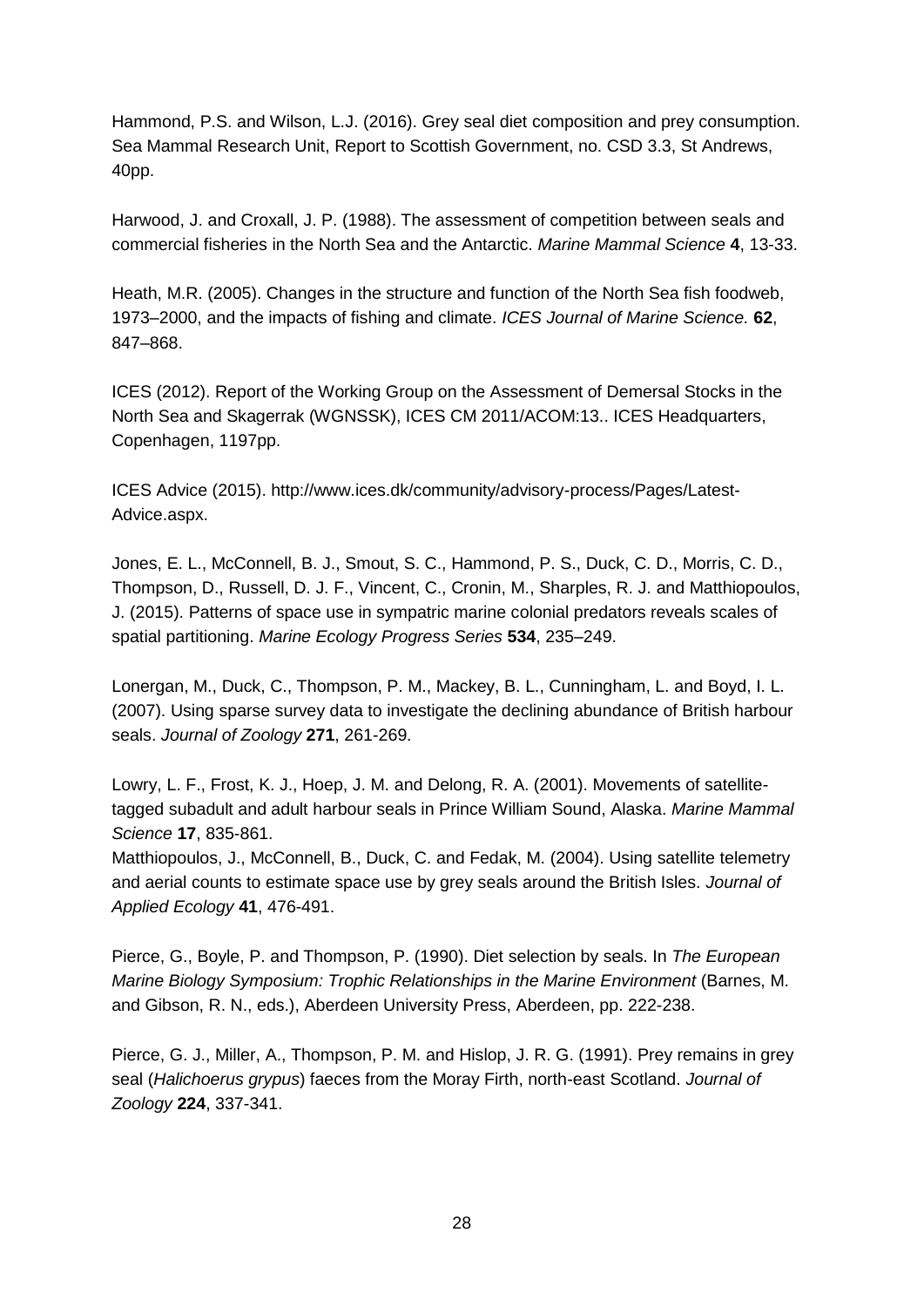Pierce, G. J. and Santos, M. B. (2003). Diet of harbour seals (*Phoca vitulina*) in Mull and Skye (Inner Hebrides, western Scotland). *Journal of the Marine Biological Association of the United Kingdom* **83**, 647-650.

Reder, S., Lydersen, C., Arnold, W. and Kovacs, K. M. (2003). Haulout behaviour of High Arctic harbour seals (*Phoca vitulina vitulina*) in Svalbard, Norway. *Polar Biology* **27**, 6-16.

Russell, D. J., McConnell, B., Thompson, D., Duck, C., Morris, C., Harwood, J. and Matthiopoulos, J. (2013). Uncovering the links between foraging and breeding regions in a highly mobile mammal. *Journal of Applied Ecology* **50**, 499-509.

Russell, D. J. F., McClintock, B. T., Matthiopoulos, J., Thompson, P. M., Thompson, D., Hammond, P. S., Jones, E. L., Mackenzie, M. L., Moss, S. and Mcconnell, B. J. (2015). Intrinsic and extrinsic drivers of activity budgets in sympatric grey and harbour seals. *Oikos* **124**, 1462-1472**.**

SCOS (2013). Special Committee on Seals: Scientific Advice on Matters Related to the Management of Seal Populations 2013 Sea Mammal Research Unit, University of St Andrews, St Andrews, 211pp*.*

SCOS (2015). Special Committee on Seals: Scientific Advice on Matters Related to the Management of Seal Populations 2015 Sea Mammal Research Unit, University of St Andrews, St Andrews, 211pp*.*

Sea Mammal Research Unit. (2012). Workshop report on the decline in abundance of harbour seals around the coast of Scotland and discussion of mitigation and management measures, 28 August, 2012. Report to Scottish Government, 30pp.

Sea Mammal Research Unit. (2014). Harbour Seal Decline Workshop II, 24th April, 2014. Report to Scottish Government, 14pp.

Sharples, R. J., Arrizabalaga, B. and Hammond, P. S. (2009). Seals, sandeels and salmon: diet of harbour seals in St Andrews Bay and the Tay Estury, south east Scotland. *Marine Ecology Progress Series* **390**, 265-276.

Sharples, R. J., Moss, S. E., Patterson, T. A. and Hammond, P. S. (2012). Spatial variation in foraging behaviour of a marine top predator (*Phoca vitulina*) determined by a large-scale satellite tagging program. *PLoS ONE* **7**, e37216.

Simpkins, M. A., Withrow, D. E., Cesarone, J. C. and Boveng, P. L. (2003). Stability in the proportion of harbor seals hauled out under locally ideal conditions. *Marine Mammal Science* **19**, 791-805.

SNH. (2014). Sandeels. http://www.snh.gov.uk/docs/B989125.pdf.